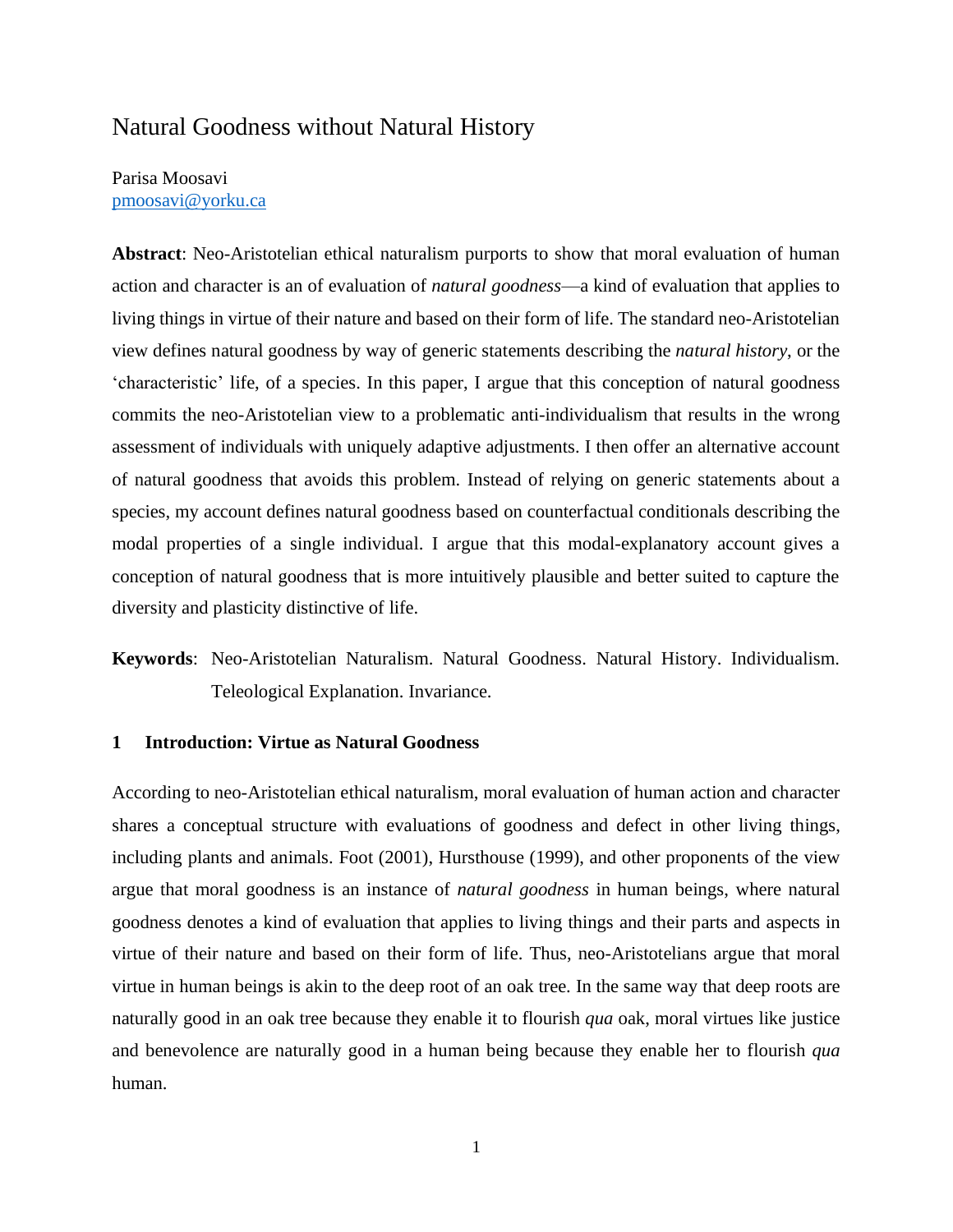The first step in defending neo-Aristotelian naturalism is giving an account of natural goodness. Foot (2001) characterizes natural goodness as a form of evaluation that is exclusively attributable in the case of living things, and evaluates their parts and aspects based on standards determined by their form of life. She argues that almost anything can be evaluated in a context that sufficiently relates it to human concerns. But evaluations of *natural* goodness are distinctive in that they are *intrinsic*: they apply to the parts and aspects of living things independently of the interests of humans or any other external party. They only depend on the relation of an individual organism to its own form of life (2001, p. 27). What is naturally good in the life of oaks is good not because of how *we* happen to evaluate them, but simply because of the nature of the organism itself. Thus, evaluations of natural goodness are based on standards that are *constitutive* of a form of life. Given the nature of oaks as heavy trees, having deep and sturdy roots is constitutive of what it is to flourish *qua* oak. Similarly, neo-Aristotelians argue, given our nature as self-conscious human beings with a particular form of practical rationality, moral virtue is constitutive of what it is for us to flourish *qua* human being.

Neo-Aristotelian naturalism has been subject to ardent critical discussion. One prominent line of objection questions whether evaluations of natural goodness can be at the same time compatible with modern evolutionary biology and suitable for giving an account of moral virtue. Critics appeal to an evolutionary account of biological function and human life to question whether substantive virtues like justice and benevolence are instances of natural goodness in human beings (Fitzpatrick, 2000; Andreou, 2006; Millgram, 2009; Millum, 2006; Woodcock, 2009; Lewens, 2010; Odenbaugh, 2017). Neo-Aristotelians respond, however, that this objection relies on a mistaken interpretation of their view, where natural goodness is reduced to evolutionary biological functioning. They argue that natural goodness is based on a different notion of function—distinct from that of a biological adaptation—that is at the core of conceptualizing living things *as living*  (Hacker-Wright, 2009; Lott, 2012a). The natural good of a kind of organism captures the characteristic way of life and flourishing of the organism, which cannot be deduced from the facts of evolution. Particularly in the case of human beings, since the characteristically human way of life involves the exercise of practical reason, forming the right conception of human nature requires an understanding of the norms of practical reason (Lott, 2012b). This is why empirical studies of our evolutionary history are not enough to give us an account of natural goodness in human beings.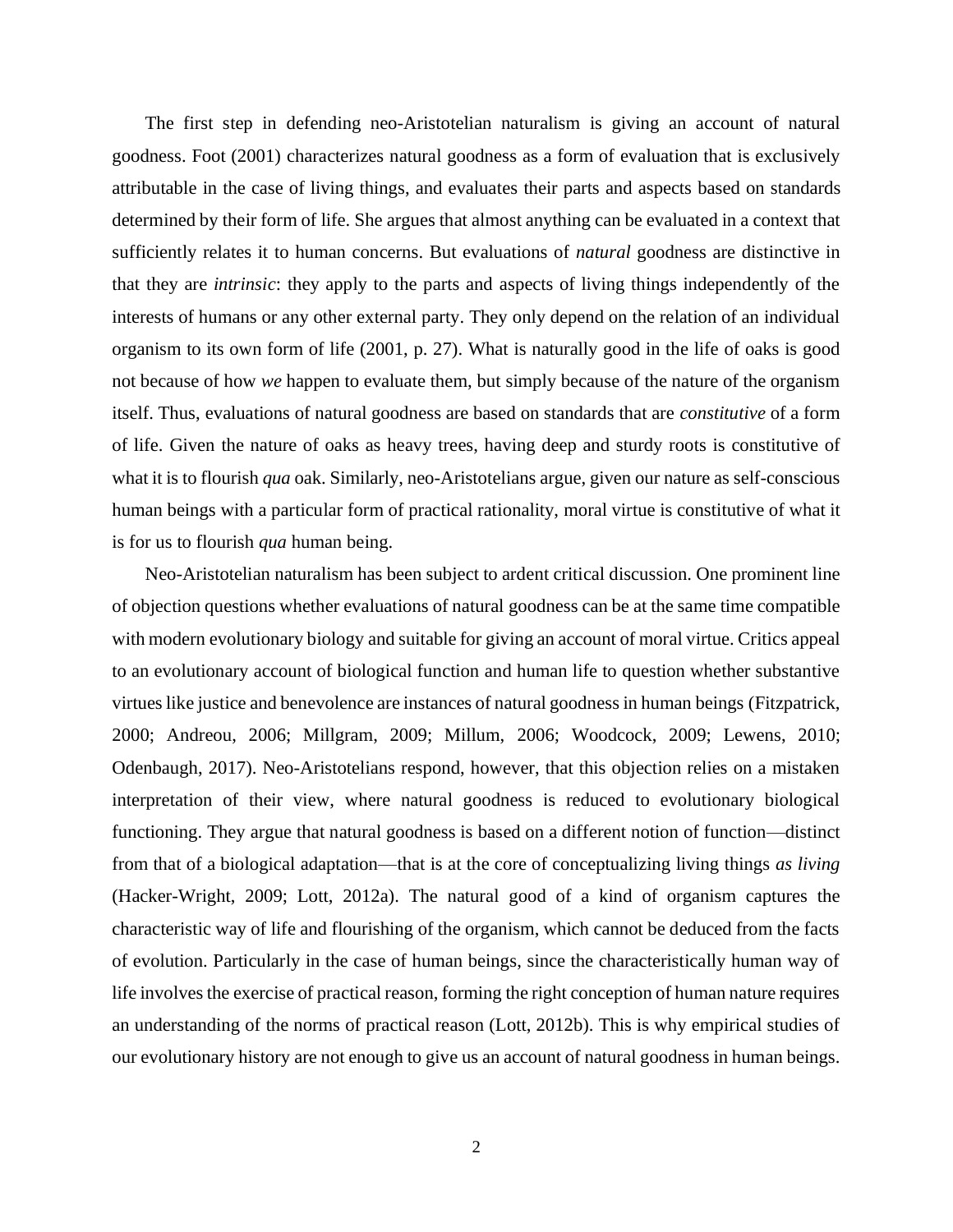It's worth noting that neo-Aristotelian naturalism, construed in this way, is different from reductive forms of ethical naturalism in that it is compatible with the epistemic autonomy of ethics.<sup>1</sup> In other words, it is not an ambition of the neo-Aristotelian view to offer a derivation of substantive moral virtues from non-evaluative, independently-recognizable facts. Arguably, it's the task of normative theory to work out the right substantive conception of human flourishing and moral virtue. What the view offers is rather an account of moral virtue in terms of an already evaluative conception of human nature, which nonetheless places morality on a par with evaluative patterns found in the lives of animals and plants. By presenting an account of moral goodness as natural goodness, neo-Aristotelians aim to show that moral evaluation is an instance of a familiar type of evaluation that we frequently make and accept in the case of non-human living things. Thus, they aim to show that moral goodness is not "a special kind of non-natural property" (Foot, 2001, p.6), but rather continuous with the natural domain of life. $<sup>2</sup>$ </sup>

While I am sympathetic to the neo-Aristotelian project, I will argue that the conception of natural goodness that is at the core of the most paradigmatic forms of the view is in need of

<sup>2</sup> Of course, in order to fully defend this view, neo-Aristotelians need to show that at least some evaluations of natural goodness in the case of plants and animals are objectively true and correctly represent the nature of reality. This is a claim that has been contested, particularly because neo-Aristotelians insist that the natural good of an organism cannot be reduced to evolutionary fitness. Some critics have argued that the neo-Aristotelian notion of natural goodness is part of an outdated conception of living things that should be rejected in light of the scientific account given by evolutionary biology (see Fitzpatrick, 2000; Odenbaugh, 2017). Neo-Aristotelians respond, however, that evolutionary biology is only concerned with explaining certain aspects of living things—namely their evolutionary history—and does not offer a satisfactory account of the nature of living things *as living.* They argue that accounting for the nature of living things *as living* requires presupposing an evaluative conception of their way of life, which commits us to the notion of natural goodness. See Hacker-Wright (2009, pp. 316-317), Lott (2012a, pp. 374-375), and Moosavi (2019) for promising attempts to defend the neo-Aristotelian concept of natural goodness against this objection.

 $1$  This is, roughly, the thesis that non-ethical evidence (such as evidence from biological sciences) is not relevant to the epistemic justification of "pure", or "non-mixed", ethical claims. (see Maguire, 2017, for a more precise account and discussion of various types of autonomy). Note that neo-Aristotelian naturalists have frequently pointed out that their view preserves the autonomy of ethics from biology (see Thompson, 2004, p. 72; Lott, 2012b, p. 418-421).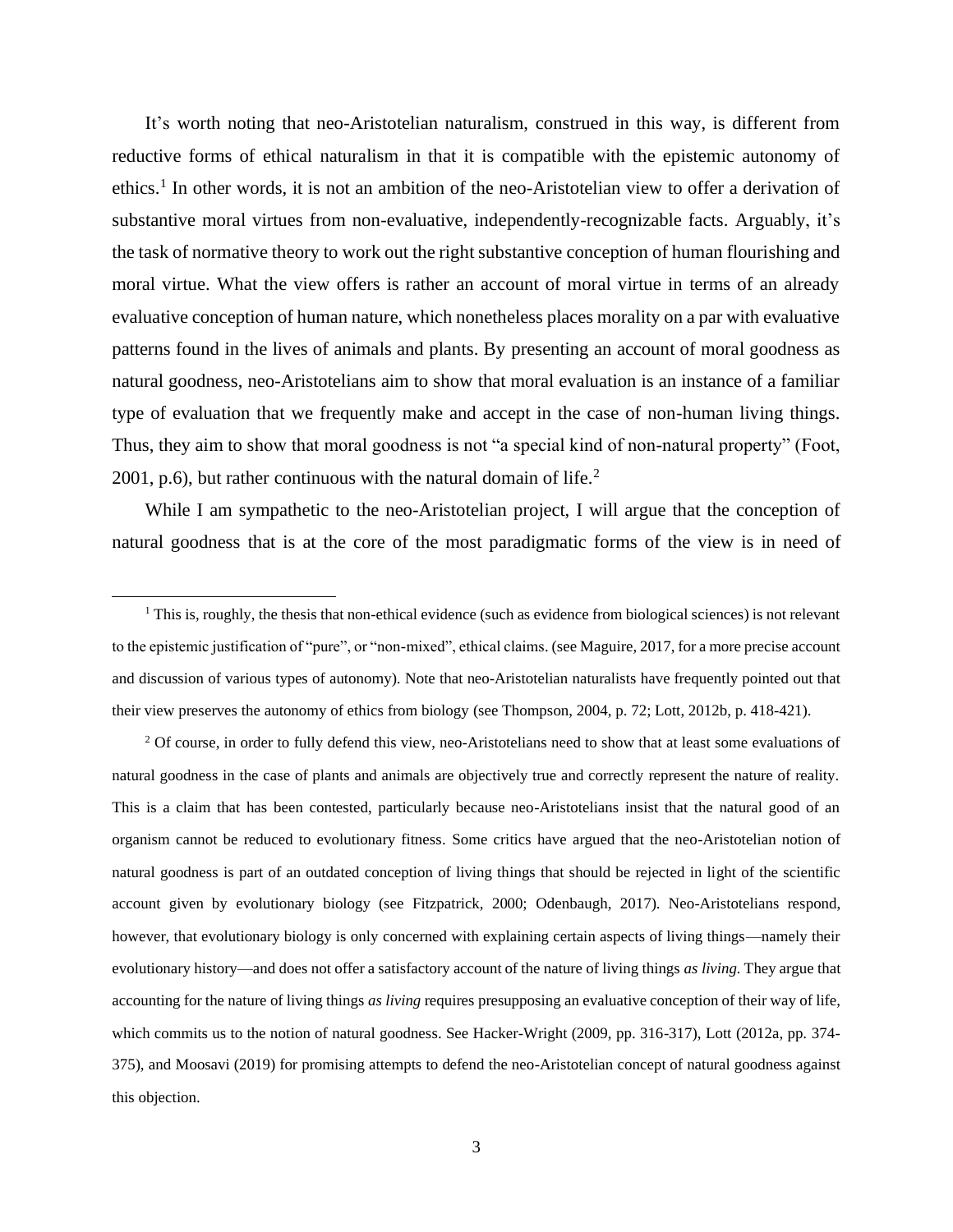revision. Foot fleshes out her account of natural goodness further and specifies that evaluations of natural goodness are based on the characteristic life of the *species* to which an organism belongs. In doing so, she relies on Thompson's (1995; 2008) account of the characteristic life of a species, or—to use Thompson's term—a *life-form*. On Thompson's account, members of a life-from share a *natural history* that can be represented in generic statements describing the characteristic elements, aspects, and phases of their kind of life. The natural history of the oak life-form, for instance, can be described in statements such as "oak trees have deep roots", "they produce acorns in the fall", and so on. This natural history then sets the standards for evaluating the parts and aspects of instances of the life-form as naturally good or defective. Thus, what explains the fact that the deep roots of the oak tree in my back yard are naturally good, on this view, is the natural history of the oak life-form.

The resulting *natural-historical* understanding of natural goodness is the focus of this paper. Although neo-Aristotelians typically use 'natural goodness' as synonymous with the Foot-Thompson understanding of natural goodness in terms of natural history, I will draw a distinction between the general concept of natural goodness as an intrinsic and constitutive evaluation of living things based on their form of life, and the specific, natural-historical conception of this concept presented by Foot and Thompson. My aim is to argue that the natural-historical account is neither the only possible account of natural goodness nor the most plausible one. I will propose an alternative account of natural goodness that makes no reference to the natural history of a lifeform, and I will argue that it fares better than the natural-historical account in capturing intuitions regarding intrinsic and constitutive evaluations of living things. So, from here on, I preserve the term 'natural goodness' for the general concept of an intrinsic and constitutive evaluation of living things based on their form of life; and I use 'natural-historical goodness' or 'the natural-historical account of natural goodness' to refer to the specific account of this concept given by Foot and Thompson.<sup>3</sup>

<sup>&</sup>lt;sup>3</sup> It's worth noting that giving an account of natural goodness is worthwhile regardless of whether the neo-Aristotelian *metaethical* project will succeed. Even if it turns out that moral virtue is in fact not an instance of natural goodness, it would be helpful to understand what natural goodness is. It's a concept that seems to be at the core of understanding the nature of life*,* and is potentially relevant for giving an account of other important concepts such as welfare, health, and disability.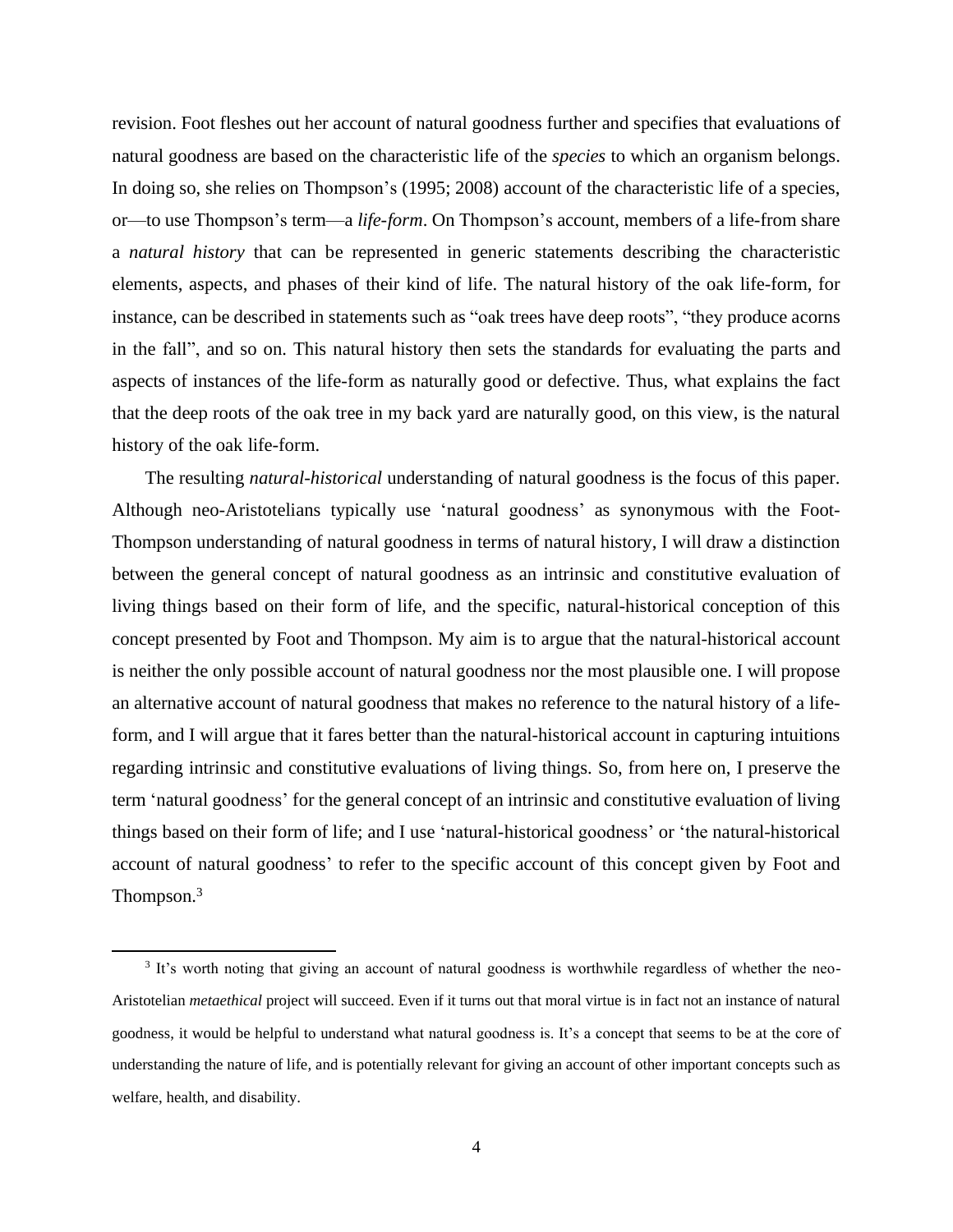In what follows, after a more in-depth discussion of the natural-historical account, I argue that this account leads to the wrong assessment of a class of individuals whose uniquely adaptive adjustments set them apart from other members of the species to which they belong. I argue that this problematic outcome results from the fact that the natural-historical account is committed to *anti-individualism*—roughly, the thesis that the standards of natural goodness are not determined by lower-level facts about the individual organism itself. This is an aspect of the neo-Aristotelian view that has not been critically discussed. I argue that the commitment of the natural-historical account to anti-individualism is both problematic and unnecessary. I then propose an alternative account of natural goodness that does not share this commitment and hence can avoid the mischaracterization of individuals with uniquely adaptive adjustments.

#### **2 The Natural-Historical Account of Natural Goodness**

Let's have a closer look at the natural-historical account. As I mentioned above, on this account, the standards for evaluating the parts and aspects of a living organism depend on the natural history of its life-form. The concept of a *life-form*, which is introduced by Thompson (1995; 2008), is defined in terms of a particular *form of thought* that we use in relation to the domain of life. This form of thought is manifested in the kind of generic descriptions that we typically encounter in a nature documentary or a field guide—statements such as "the bobcat has four legs" or "cherries bloom in spring". Thompson calls these statements *natural-historical judgments.* The general form of natural-historical judgments is something like "the *S* is/has/does *F*", "*S*s are/have/do *F*", or "an *S* is/has/does *F*." Thompson argues that natural-historical judgments have a distinctive form of generality that is neither universal nor statistical. They articulate the characteristic elements, aspects, and phases in the life of a *kind* of living thing. But they are neither universal generalizations about *all* instances nor statistical generalizations about *most* instances of the kind. The truth of a natural-historical judgment about life-form *S* is consistent with some or even most instances of *S* not matching the description expressed in the judgment. For instance, "the bobcat has four legs" can be true even if most bobcats lose one of their legs in an accident. According to Thompson, what we can infer about such non-conforming instances is that there is something *defective* about them: a bobcat with only three legs is defective in that it doesn't have four legs. In this way, natural-historical judgments provide a basis for evaluations of natural goodness and defect. The *natural history* of a life-form, which is captured by the set of true natural-historical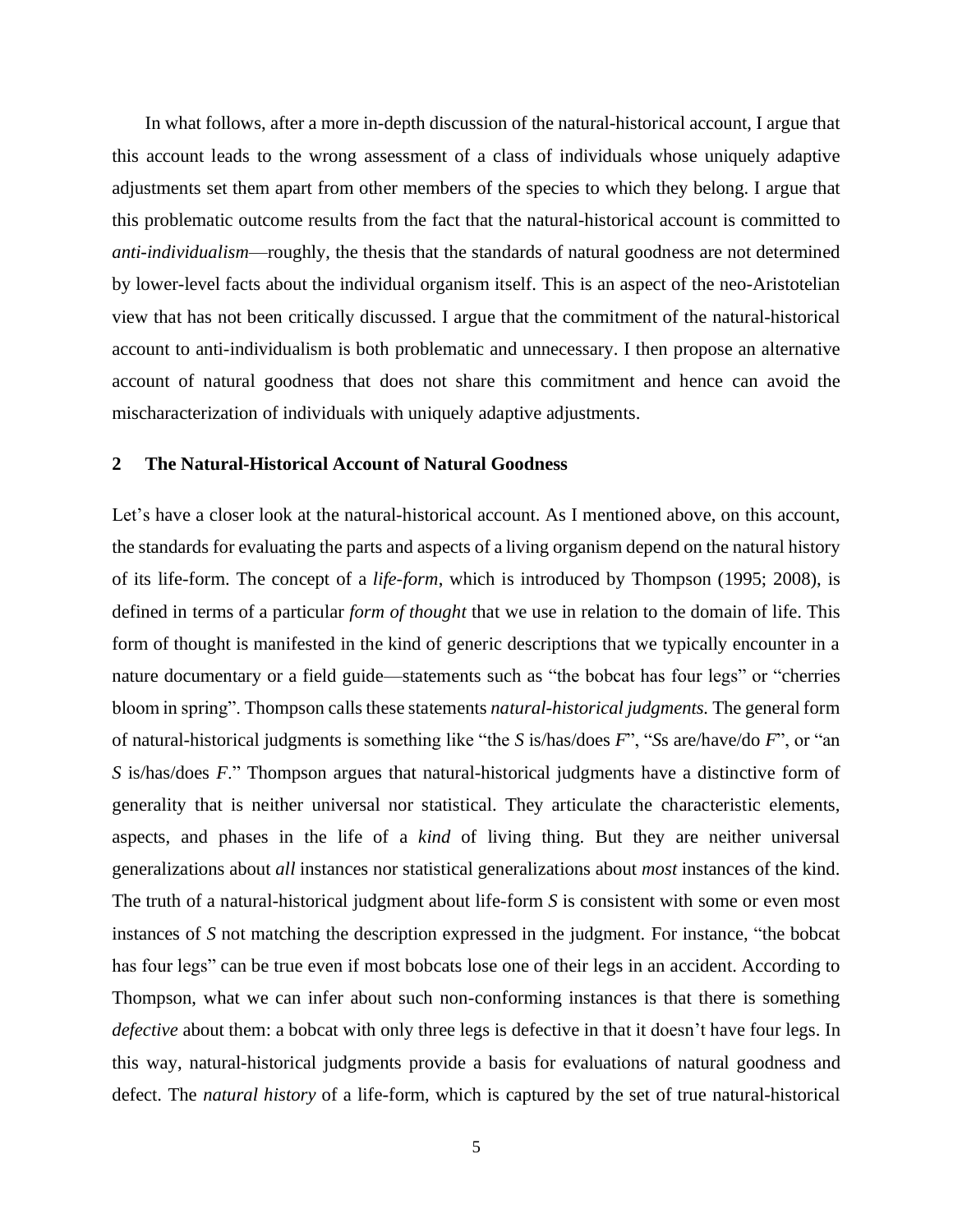judgments about the life-form, determines what is naturally good or defective in the life of members of the life-form.

A few clarifications about natural-historical judgments are in order. Although these judgments are generics, not every generic judgment is a natural-historical judgment. Broadly speaking, generic judgments pick out patterns of regularity that characterize instances of a kind; but they don't necessarily underwrite inference to evaluative judgments. "Minnesota winters are cold", for instance, is a generic judgment that doesn't underwrite evaluative inferences: a mild winter in Minnesota wouldn't necessarily be so bad. If natural-historical judgments are to underwrite evaluative inferences, they need to be more than mere generics. In fact, on Thompson's account, natural-historical judgments meet several other criteria beside genericity.

First off, natural-historical judgments have a teleological character. Thompson describes natural-historical judgments as a specific subclass of generics that are "teleologically articulable" (2008, 79). This means that natural-historical judgments can be connected with each other in teleological relations. Take, for instance, "the bobcat hunts at dawn and dusk". As a naturalhistorical judgment, this statement can be connected with another natural-historical judgment about bobcats, e.g., "the bobcat stalks prey with stealth", such that we can say: "the bobcat hunts at dawn and dusk *in order to* stalk prey with stealth". This *natural teleological judgment* describes a teleological relation between two aspects of the life-form, where one is characterized as a *means* toward the other. Note that "Minnesota winters are cold" does not have this teleological character, which is why it is not a natural-historical judgment. Natural-historical judgments identify characteristic aspects of the life-form that *serve a purpose* and can be described a means toward other characteristic aspects of the life-form.

Moreover, each natural-historical judgment about a life-form must be teleologically related to other natural-historical judgments not just as a *means*, but also ultimately as an *end*. "The bobcat hunts at dawn and dusk", for instance, describes a characteristic activity that is not only a means toward further ends such as stalking prey, but also an end toward which other aspects of the lifeform such as having sharp eyesight are a means. We can say: "the bobcat has sharp eyesight in order to hunt at dawn and dusk", to describe a teleological relation in which hunting at dawn and dusk appears as an end. To see why having the teleological relation in the reverse direction is necessary, consider a breed of domestic sheep raised for their wool, on which shearing is regularly practiced. Suppose that unlike wild sheep that only grow enough wool for protection from cold,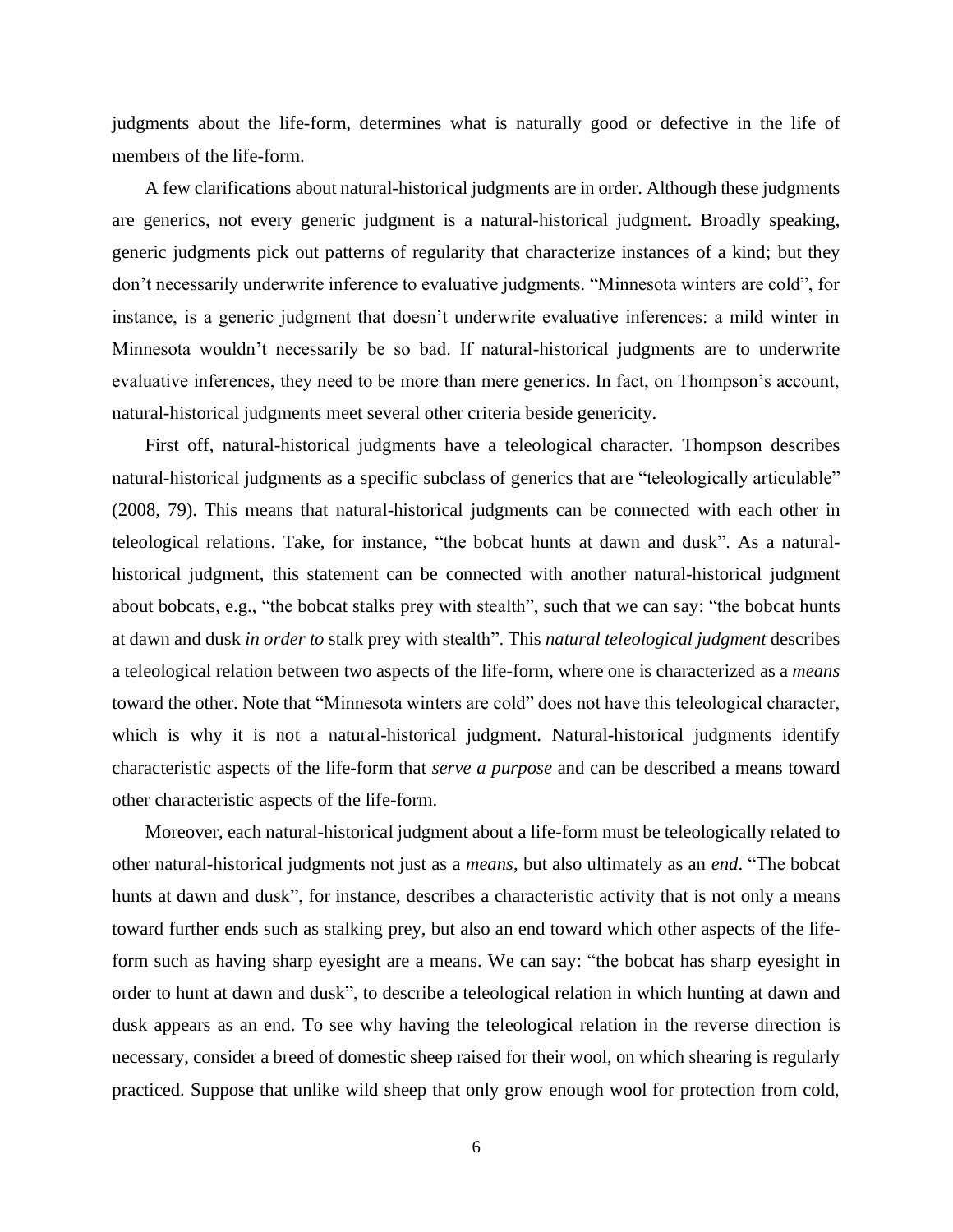this breed of sheep grows so much wool that it needs to be sheared to avoid overheating. Although it might be true that "the sheep has short wool in summer", this is not a true natural-historical judgment about this domestic breed of sheep, even if having short wool serves a purpose in the life of the sheep.<sup>4</sup> The reason is simply that having short wool is not an end toward which any other characteristic aspect of the sheep is a means.

Lastly, natural-historical judgments are different from generic statements about artifacts and crafts, which also have a teleological character. Artifactual judgments like "cars have a carburetor" and "cars burn fuel" can be teleologically connected. But these judgments do not describe lifeforms, and they cannot be the basis for evaluations of natural goodness. As we saw earlier, evaluations of natural goodness are *intrinsic*—they apply to parts and aspects of living things independently of the interest of humans or any external party. In the case of artifacts and crafts, although we can evaluate their parts and mechanisms, the basis for evaluation is ultimately something about *us.* Cars are ultimately for *our*transportation, and if we evaluate a car's carburetor based on how it enables the car to burn fuel, this evaluation is not independent from our own ends and interests. To distinguish natural-historical judgments from artifactual judgments, Thompson suggests that the truth of teleological judgments about artifacts "presupposes that someone makes or has made the corresponding judgment, or at least some others belonging to the same system of judgments" (2008, p. 80). It simply cannot be true that "cars have a carburetor *in order to* burn fuel" unless someone has made this judgment or at least some other judgment regarding cars. In contrast, natural-historical judgments can be true without anyone knowing about them or making any kind of judgment about the life-form they describe. In fact, as Thompson points out, unrecognized life-forms are common.

To sum up, the statement "the *S* is/does/has *F*" is a true natural-historical judgment about lifeform *S*, describing natural-historical characteristic *F,* if and only if:

- (1) **Genericity**: "The *S* is/does/has *F*" is a true generic.
- (2) **Teleology:** There is a natural-historical characteristic of *S*, *G*, such that "The *S* is/does/has *F in order to* be/do/have *G"* is a true generic. There is also a natural-historical characteristic of *S*, *H*, such that "The *S* is/does/has *H in order to* be/do/have *F"* is a true generic.

<sup>4</sup> Note that failure to have short wool—say, due to lack of shearing—would not be a *defect* in this breed of sheep, even if it would be disadvantageous.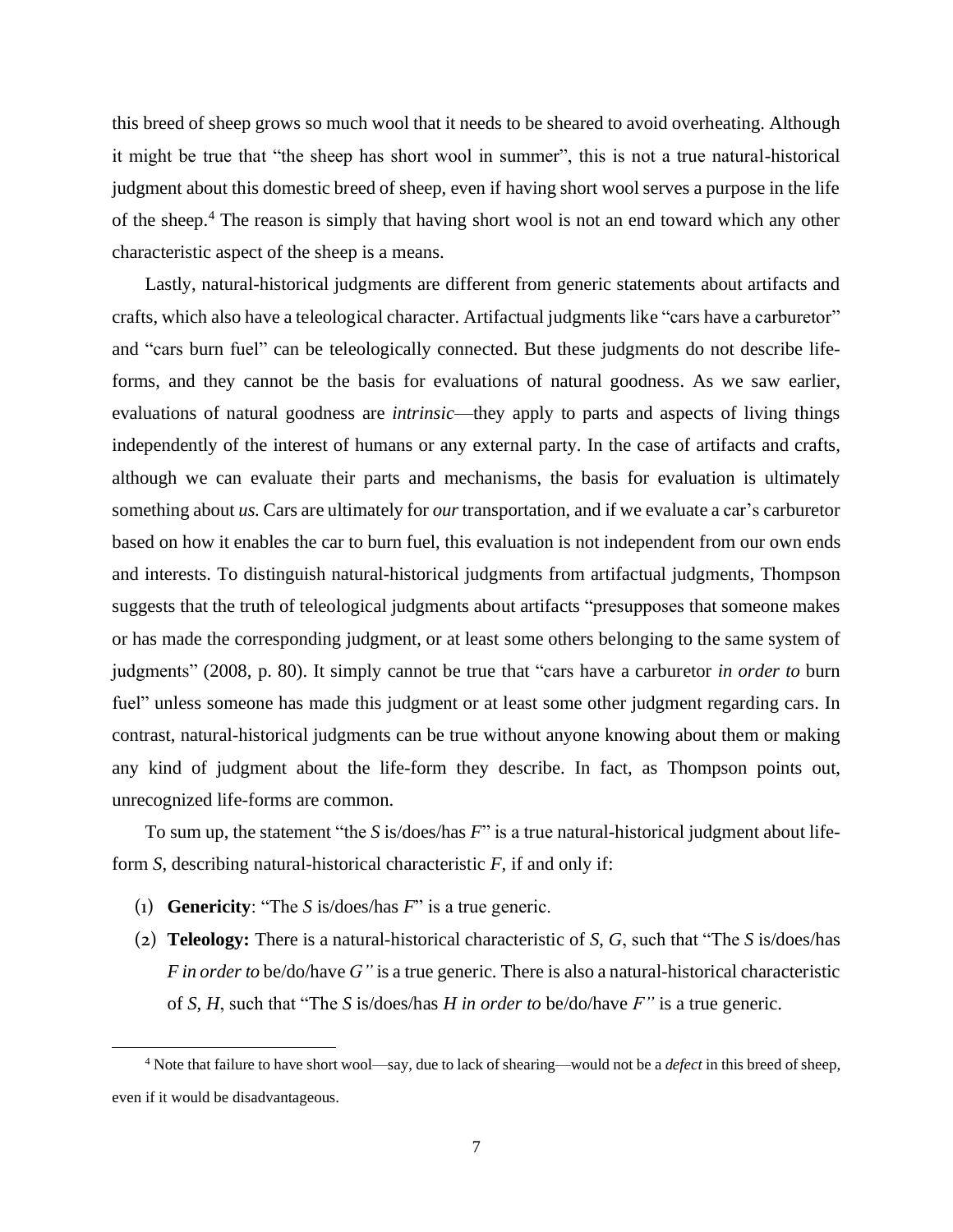(3) **Independence:** The truth of natural teleological judgments about *S* does not presuppose that anyone makes these judgments or any other judgments about *S*.

Now, the teleological connective in condition (2) needs further clarification. The way Thompson conceives of the connective, it is simply used to organize the elements of a natural history, without having anything to do with "the category of intention and psychic teleology" (2008, p. 78). Natural teleological judgments articulate the relations of dependence that hold among the elements and aspects of a given life-form. They specify which elements and aspects of a life-form provide the conditions required for other elements and aspects to arise. In Thompson's words, the teleological connective "simply expresses the concept that is converse to this conception of dependence" (2008, p. 79). So, the judgment "the bobcat hunts at dawn and dusk *in order to* stalk prey with stealth" simply expresses that stalking prey with stealth depends on hunting at dawn and dusk.

It may seem as though this dependence relation among the elements of a natural history can be interpreted as a mere *causal* dependence relation. On this interpretation, "The *S* is/does/has *F*  in order to be/do/have *G*" simply means that *F* and *G* are two characteristic features of life-form *S,* where *F* causes *G.* However, this interpretation would make the natural-historical account inadequate as an account of natural goodness. If all that is required for a generic statement to be teleologically connected to another generic statement was that they describe aspects of a kind that are causally linked, many non-living kinds would be the subject of true natural-historical judgments. Volcanoes, for instance, can be described by generic statements such as "volcanoes are formed when magma from the earth's upper mantle comes to the surface" and "volcanoes erupt when pressure builds up".<sup>5</sup> Moreover, the characteristic features and phases described in these generic statements causally depend on each other. In fact, geologists talk about the 'life-cycle' of a volcano, describing the stages volcanoes go through as they form, become active, erupt, and become extinct. Nonetheless, it would be a mistake to evaluate volcanoes as good or defective based on how well they exhibit this characteristic life-cycle. The causal dependence relation between the different stages that they go through does not amount to a teleological relation of the right type, and it would be misleading to say things like "volcanoes are formed *in order to* erupt".

 $<sup>5</sup>$  Note that these statements will remain true even if as a result of climate change volcanoes do not always exhibit</sup> this pattern perfectly.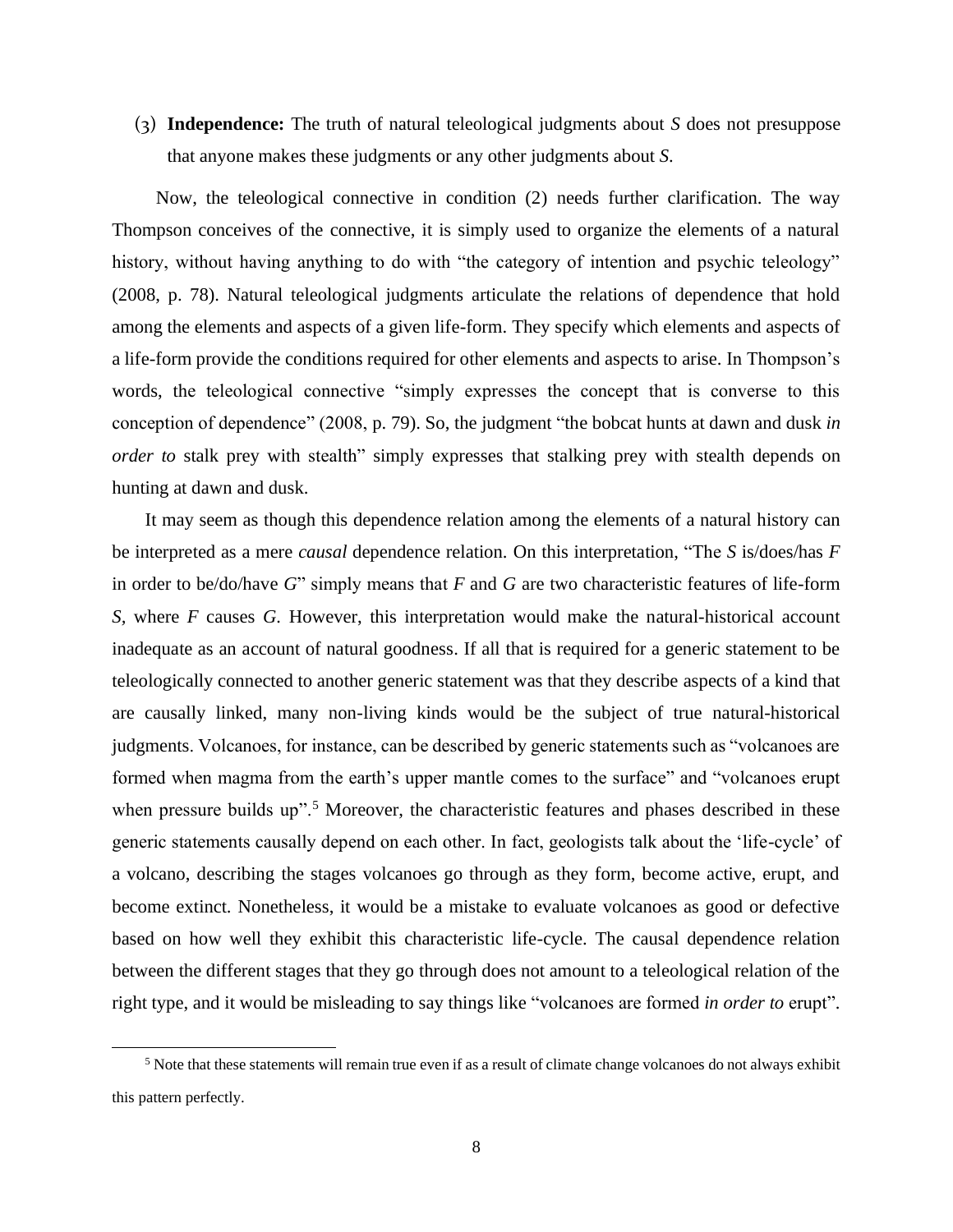For natural-historical judgments to serve as the basis for evaluations of natural goodness, the dependence relation among the elements of a natural history cannot be interpreted as a mere causal relation. The relevant notion of teleological dependence implies that the characteristic feature described in a natural-historical judgment contributes to something that is a genuine *good* of the life-form. What is missing in the case of volcanoes is that the contribution of the characteristic elements and stages of the system cannot be plausibly viewed as good, which is why the causal dependence relations that they instantiate do not amount to the relevant kind of teleological relation. Thus, the truth of "S is/does/has *F* in order to be/do/have *G*" requires not only that *F*  causally contribute to *G*, but also that *F* and *G* are good in the life of *S.* 

Incorporating this interpretation of the teleological dependence relation in our conditions (2) and (3) above, the truth conditions for natural-historical judgments can be articulated as follows. The statement "the *S* is/does/has *F*" is a true natural-historical judgment about life-form *S*, if and only if:

- (1) **Genericity:** "The *S* is/does/has *F*" is a true generic.
- (2) **Teleology:** "The *S* is/does/has *F in order to* be/do/have *G"* and "The *S* is/does/has *H in order to* be/do/have *F"* are true generics, where *G* and *H* are natural goods in *S.*
- (3) **Independence:** The truth of natural teleological judgments about *S* does not presuppose that anyone makes these judgments or any other judgments about *S*.

It is worth noting that Foot's discussion of the teleological dimension of natural-historical judgments actually suggests a similar interpretation of teleology. In her discussion of what she sees as "a gap" in Thompson's account, Foot argues that in order to support inference to evaluations of natural goodness, natural-historical judgments must describe a feature that serves a function, or plays a part, in the life characteristic of the life-form. What counts as "the life" of a kind of living thing, however, is understood in terms of essential goods such as survival and reproduction. Foot believes that for plants and non-human animals, "the life" characteristic of the life-form has to do, directly or indirectly, with development, self-maintenance, and reproduction. In her view, a statement like "the blue tit has a blue patch on its head" does not support inference to evaluative judgments, because the color of the head plays no part in any of these aspects of "the life" of the bird. In the case of human beings, of course, essential goods go beyond this list and are much more diverse. In fact, one could argue that even in the case of *non*-human living things, there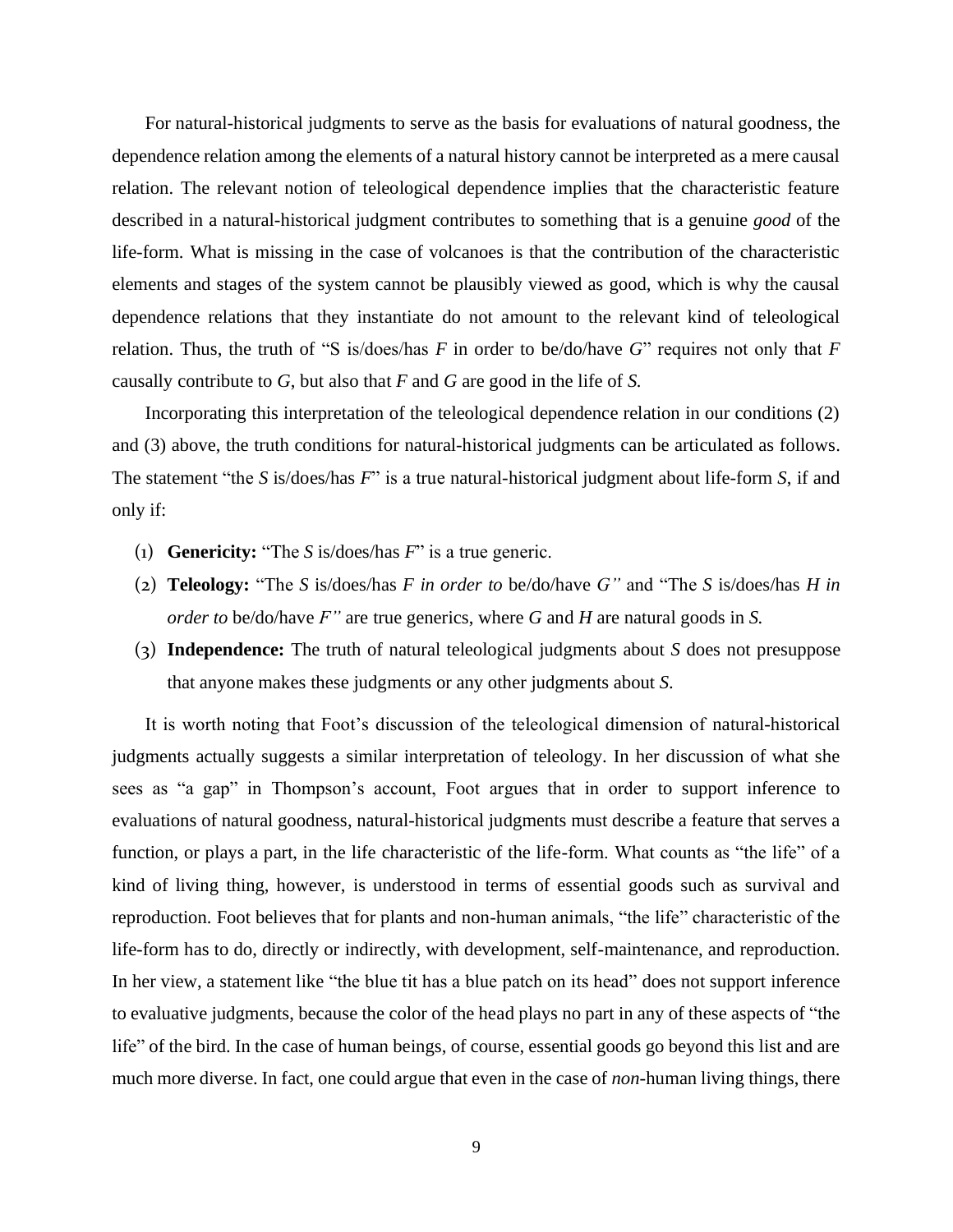can be essential goods other than the three goods that Foot considers.<sup>6</sup> But regardless of what exactly the goods of a given kind of living thing consist in, it's important to see that the teleological dependence relations expressed in condition (2) have to be understood in terms of these goods. In Foot's words, for any element of the natural history, we must be able to ask: "what's the point of it?" and "what good does it do?" (Foot, 2001, pp. 30-31). Unless a feature makes a characteristic contribution toward a good, it does not have a place in the natural history of the life-form.

Now we are finally in a position to articulate the natural-historical account. We saw that on this account, natural-historical judgments are the basis for evaluations of natural goodness, such that a given feature in an organism is naturally good if and only if it matches the characteristic feature expressed in a true natural-historical judgment about the individual's life-form, and it is naturally defective when it doesn't so match. Thus, the natural-historical account can be formulated as follows:

For any individual organism x that is an instance of life-form *S*, being/doing/having F is a natural good if and only if:

- (1) **Genericity:** "The *S* is/does/has *F*" is a true generic statement.
- (2) **Teleology:** "The *S* is/does/has *F in order to* be/do/have *G"* and "The *S* is/does/has *H in order to* be/do/have *F"* are true generics, where *G* and *H* are natural goods in *S.*
- (3) **Independence:** The truth of natural teleological judgments about *S* does not presuppose that anyone makes these judgments or any other judgments about *S*.

There are a few things to note about this account. First, since the teleological component of the natural-historical account cannot be understood without presupposing an evaluative conception of "the life" of living things, the account does not offer a reduction of natural goodness. Purely non-evaluative criteria such as patterns of genericity or relations of causal dependence are not enough to determine the natural good of a life-form on this account. We rather need to presuppose an already evaluative conception of "the life" of a given kind of organism before we can identify the natural-historical judgments that are the basis evaluations of natural goodness. Thus, the account does not amount to a definition of natural goodness unless it is coupled with basic assumptions about at least some natural goods in the life of a given life-form.

<sup>6</sup> Hursthouse, for instance, considers enjoyment and freedom from pain among the characteristic goods in the life of sentient animals (1999, p. 200).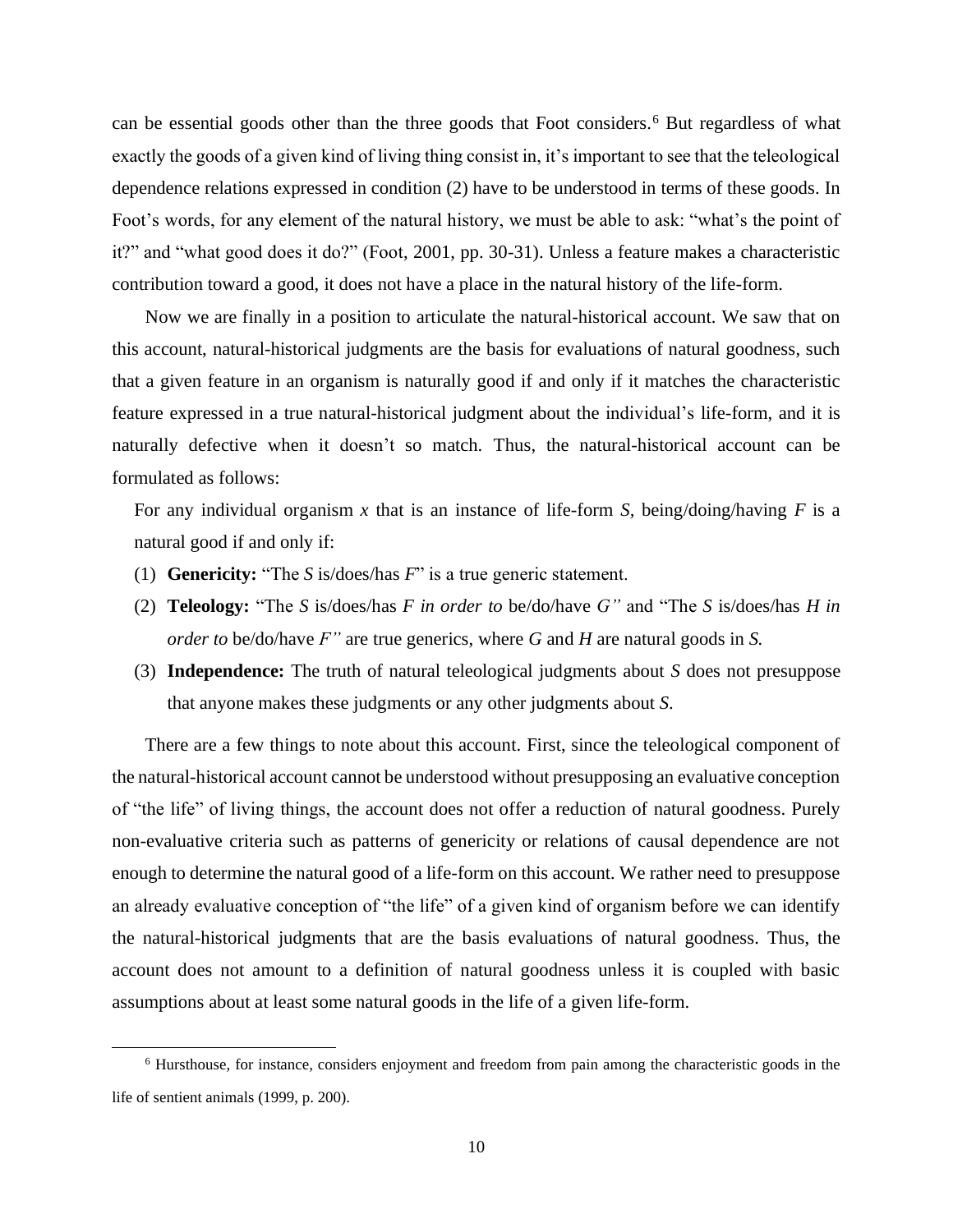However, the fact that the account does not reduce natural goodness in non-evaluative terms does not mean that it is uninformative or that it contributes nothing to our understanding of natural goodness. As mentioned earlier, neo-Aristotelian naturalism does not aim to offer a derivation of substantive moral virtues from non-evaluative facts. It rather aims to give an account of moral virtue in terms of an already evaluative conception of natural goodness in human beings, which nonetheless shows moral evaluation to be an instance of a familiar type of evaluation that characterizes plants and animals. The natural-historical account describes this familiar type of evaluation in non-reductive, yet informative terms. Although the account does not provide a straightforward derivation of natural goods from independently-recognizable facts, it does guide our theorizing once we have some plausible background assumptions about the goods of the organism. More specifically, it identifies genericity as a necessary condition for natural goodness, which informs how we interpret the background assumptions when applied to the specific case of an organism.

To see how the natural-historical account informs our theorizing, suppose we start with the plausible assumption that survival or self-maintenance is a natural good in the life of plants and animals.<sup>7</sup> It's easy to see that this general idea is not enough to determine the specific parts and aspects that are naturally good in a given kind of organism. Almost *any* feature or aspect of an organism might contribute to survival under the right conditions, but we don't consider just any contribution to survival as an instance of natural goodness, and we don't consider just any failure to contribute to survival as an instance of natural defect. For example, a particular arrangement of fur on a tiger's face might discourage a hunter from shooting the tiger if the shape of fur happens to remind him of his mother's face.<sup>8</sup> But we do not thereby evaluate this fur arrangement as naturally good. The natural-historical account explains why the fur arrangement does not qualify

 $7$  As mentioned earlier, Foot considers self-maintenance to be a good in the life of plants and animals, which is not to say that it is the only good or the *ultimate* good in their life. The good of self-maintenance has to be balanced against other goods in the life of the organism and achieved by its characteristic way of life. On Foot's account, for plants and non-human animals, the list of natural goods also includes reproduction and development. For human being, the elements that make up a good life are more diverse and interdependent, and are characteristically achieved by exercising practical reason (Foot, 2001, p. 42).

<sup>8</sup> This example is adapted from Lott (2012b, p. 371).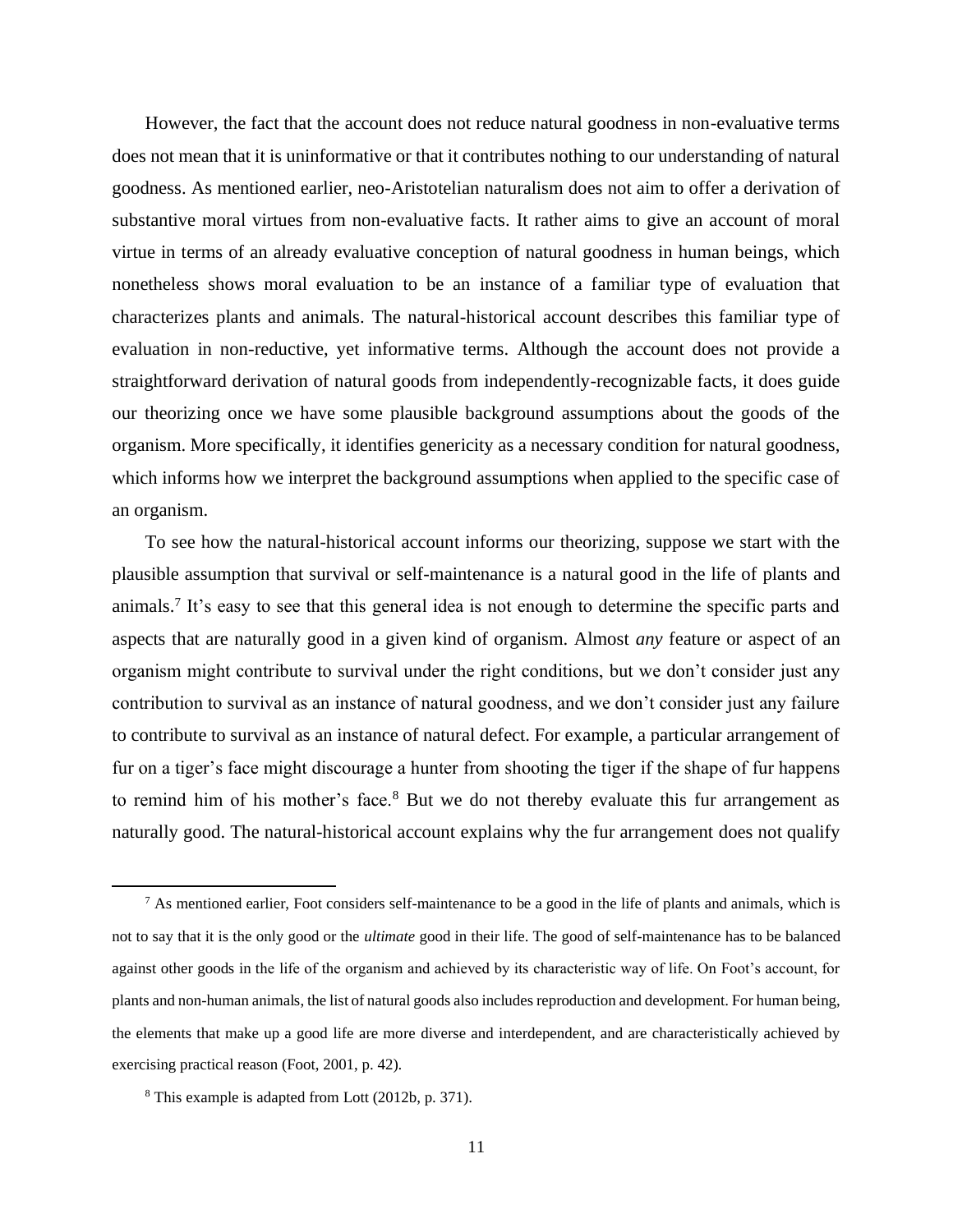as a natural good by appealing to patterns of genericity: it's neither characteristic of tigers to have fur arrangements of this particular shape, nor characteristic of such fur arrangements to contribute to a tigers' survival. In contrast, a tiger's sharp eyesight or the ability to run fast not only contribute toward the tiger's survival, but also do so systematically and *characteristically*, by enabling the tiger to engage in other characteristic behaviors such as hunting prey. We can make true generic statements, saying "tigers run fast" or "tigers run fast in order to hunt prey". On the naturalhistorical account, this is why characteristics like running fast and having sharp eyesight are naturally good in the life of a tiger and lacking them is a defect. In this way, the account offers a basis for interpreting the parts and aspects of living things and making specific evaluations in view of general assumptions about the goods.<sup>9</sup>

#### **3 Natural-Historical Evaluations and the Problem of Anti-Individualism**

The natural-historical account has a lot of initial appeal. We do typically use generic judgments to describe and understand living things, and many instances of such judgments—e.g., cats having four legs, owls seeing in the dark, etc.—seem intuitively plausible. We also seem to rely on these judgments in making evaluations of individual organisms and what goes well or poorly in their life. However, although we find these judgments intuitively plausible, there is a question whether they are more than useful approximations or rules of thumb that we employ in our folk understanding of living things. Even if there is a sense in which many of our generic judgments about living things are true, it is not obvious that they provide a basis for evaluations of the right kind. Note that to provide a basis for evaluations of natural goodness—i.e., the kind of intrinsic evaluation that is constitutive of living things—natural-historical judgments need to identify aspects of a kind of organism that capture its *nature* as a living thing. It's not enough for these judgments to be merely true of a kind of living thing: it has to be essential to grasping its nature. My contention is that although in a great many cases natural-historical judgments do identify

<sup>&</sup>lt;sup>9</sup> It should be noted that although I have used the good of survival as an example to demonstrate how the naturalhistorical account helps our theorizing, the account (as formulated above) is not tied to this or any other general assumptions about the natural goods. The background assumptions about the goods that are coupled with the naturalhistorical account need to be independently plausible, and it is no part of the neo-Aristotelian view that they can be simply derived from the facts of evolution.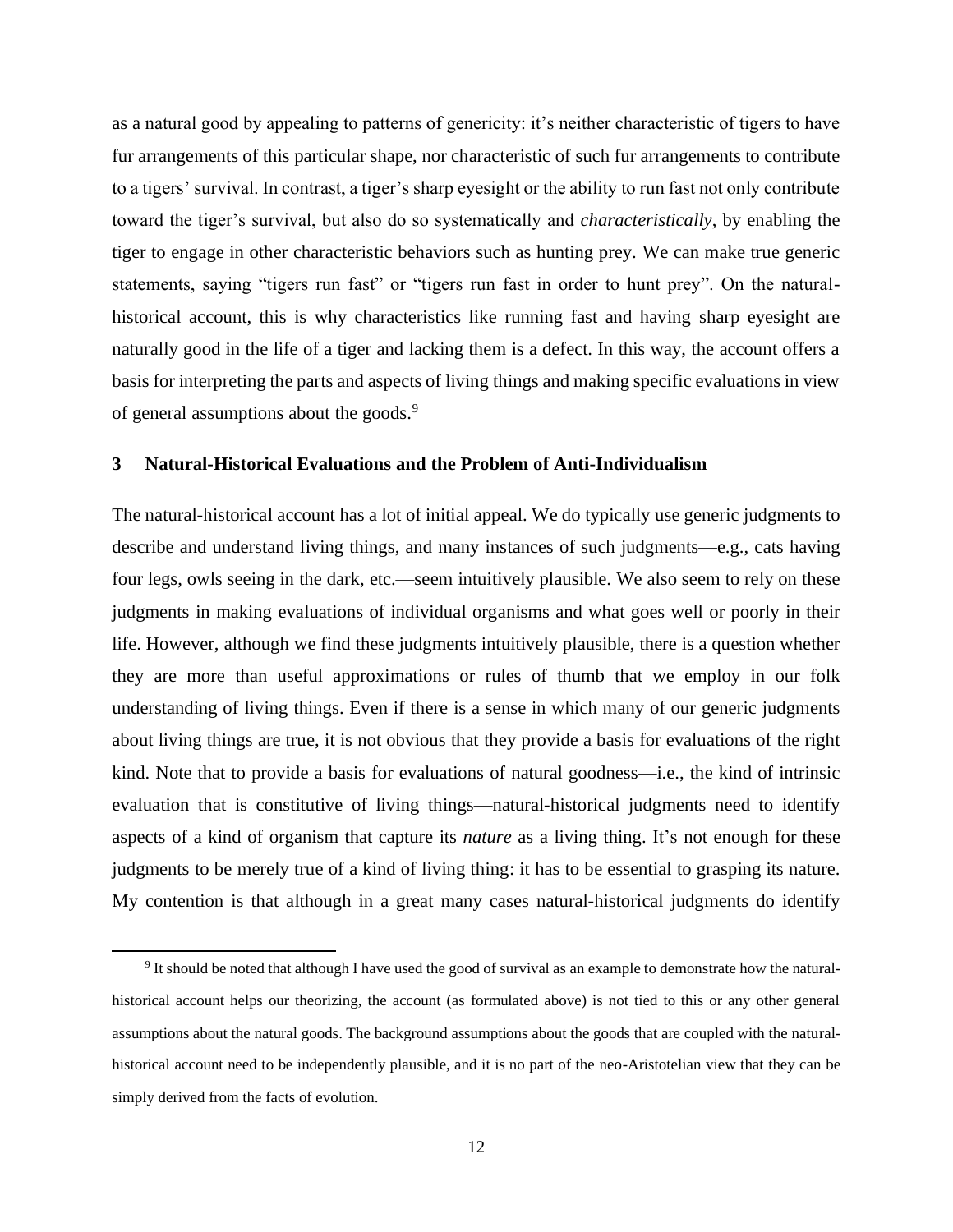aspects of living things that can underwrite evaluations of natural goodness, this is not always the case. Here, I introduce a class of cases where the natural-historical account does not capture what intuitively seems to be the right intrinsic assessment of a living organism.

Consider the judgment "goats have four legs", which is a good candidate for a true naturalhistorical judgment about goats. Not only is having four legs a characteristic feature that is generally observed in goats, it plays a role in other aspects of the goats' natural history such as how they stand and how they walk. According to the natural-historical account, this naturalhistorical judgment implies that a goat without four legs is naturally defective, which is an assessment that intuitively seems plausible in the case of most goats without four legs. However, consider now the real-life case of a two-legged goat described in 1942 by morphologist E. J. Slijper. West-Eberhard (2005) writes about this goat in her discussion of the role of developmental plasticity in the origin of species differences. This goat was born without forelimbs, but it adapted to its condition in unexpected ways. It developed several behavioral and morphological specializations similar to those of kangaroos and other bipedal mammals, including enlarged hind limbs, a curved spine, and an unusually large neck. As a result, the goat learned to hop around using its hind legs alone. As West-Eberhard's points out, the correlated shift in the goat's morphology and behavior led to "the well coordinated production of a complex and individually advantageous adjustment, producing a novel phenotype with little or no genetic change" (2005, p. 6545). The goat lived for a year before it died in an accident unrelated to its physical condition. Let's call this goat 'Hopper' to signify its unique way of moving around. I will argue that the case of Hopper presents a challenge to the natural-historical account. Since Hopper did not have four legs, the natural-historical account evaluates this goat as naturally defective. But given that the goat seems to have been able to manage perfectly well without four legs, it's not clear why we should accept this evaluation.<sup>10</sup>

One might try to defend the natural-historical evaluation of Hopper by arguing that even though the goat could hop on two legs, its way of movement was not as effective as normal goats. It seems plausible that a goat that hops on two legs would not be able to get around as fast or as easily as normal goats running on four. However, note that regardless of whether this was in fact

<sup>&</sup>lt;sup>10</sup> For further discussion of Slijper's goat, see Amundson (2000, p. 39-40). Amundson uses this example to argue against the legitimacy of the concept of normal function in biology.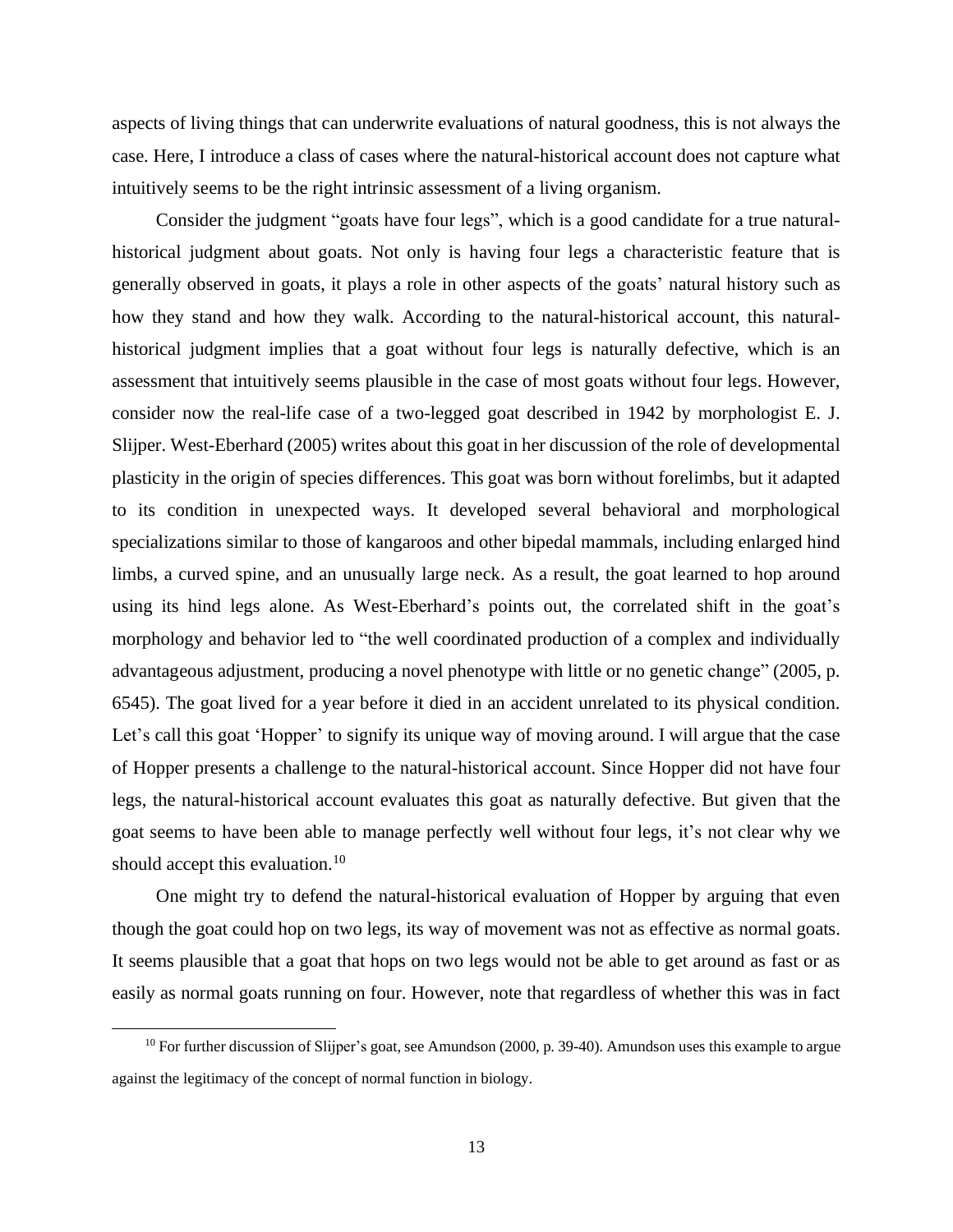the case with Hopper, the natural-historical account is not sensitive to how fast or easily a twolegged goat can move around. Even if Hopper was able to move with the same speed and ease as ordinary goats, the account would evaluate it as defective due to its difference in *how* it moves. What makes "goats have four legs" a true natural-historical judgment and a basis for naturalhistorical evaluation is that having four legs is a characteristic feature of goats that characteristically contributes to other characteristic aspects of their life like movement and finding nutrition. Even if Hopper could realize these other characteristic aspects of a goat's life with only two legs, its *way* of achieving them would not be the characteristic way.

Moreover, even if as a matter of fact Hopper was slower than other goats, it is not obvious that this difference in speed should constitute a defect. Presumably, ordinary four-legged goats also vary in their speed depending on other factors like their size. Unless Hopper's slowness is debilitating and restrictive, it seems arbitrary to consider its relative slowness as a defect. Note that the natural-historical account does not consider ordinary goats defective for falling short of the speed exhibited by *other* species like cheetahs and lions. Even if the ability to run as fast as a lion would be an advantage in the life of a goat, the account does not evaluate all goats as naturally defective or naturally worse-off than faster species. And this is for a good reason: natural goodness is an evaluation of living things based on standards *internal* to their own form of life; not based on what would have been optimal or ideal for them. A cheetah's ability to run fast or an eagle's ability to fly would be external and irrelevant standards for evaluating a goat. Similarly, a four-legged goat's ability to run with a certain speed seems like an external and irrelevant standard for evaluating Hopper. Given that Hopper diverges significantly from ordinary goats in its morphology and method of locomotion, it seems to merit a different standard of evaluation based on its own modified form rather than the form of other goats.

Note that the problem with the natural-historical assessment of Hopper is not merely that it misidentifies the legs as defective, but also that it fails to identify the good of many aspects of the goat's morphology. Hopper had a dorsoventrally compressed ribcage, a swayed back, and dorsally located clavicles and scapulae, which together enabled the goat to keep its upright posture and walk on two legs. Any of these features would likely be a defect in ordinary goats, but in Hopper, they made a crucial contribution to the goat's achieving movement and maintaining its way of life. It seems plausible to consider the presence of these features in Hopper as naturally good, and their loss as a defect. The natural-historical account, however, is not able to make any such assessment.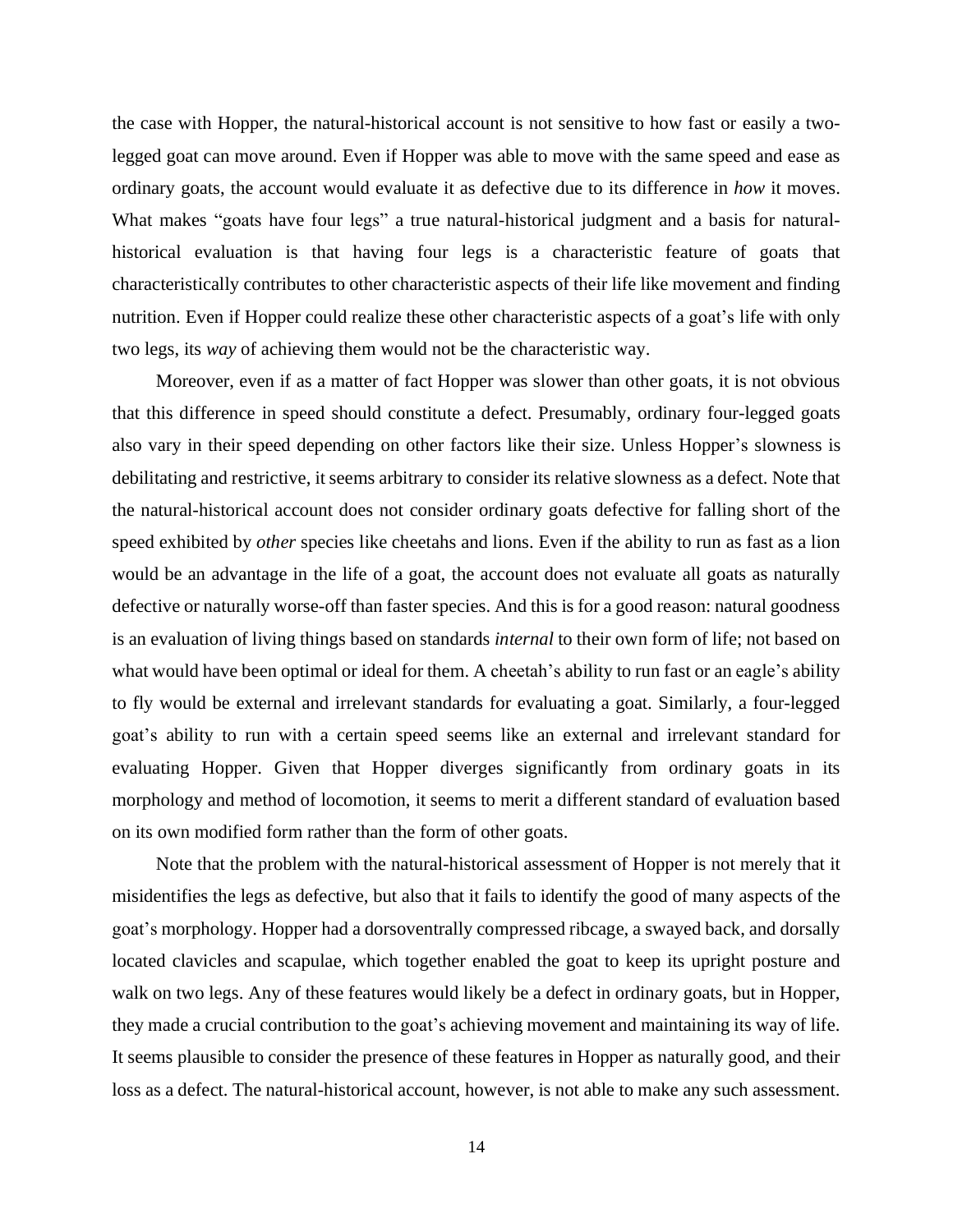It treats all the peculiar aspects of Hopper as instances of natural defect in the same way that it treats them as defect in ordinary goats.

Proponents of the natural-historical account might respond by contesting my original assumption that "goats have four legs" is a true natural-historical judgment. They might argue that once we encounter the case of Hopper, we need to revise this judgment, because we learn that having two legs is also an acceptable way for goats to be. They might suggest, for instance, that we could accommodate the case of Hopper by simply weakening our initial natural-historical judgment to something like "goats have *at least* two legs". However, it's easy to see that this revision won't help, because the resulting standard of evaluation would be overly permissive. The judgment "goats have at least two legs" implies that having only two legs is acceptable in any goat, regardless of whether the goat has made the distinctive developmental adjustments observed in Hopper. So, it would fail to capture the fact that having only two or three legs constitutes a defect in an ordinary goat.

A more promising strategy for accommodating the case of Hopper would be to argue that the life-form goat consists of two sub-kinds that have different characteristics and can be described in different natural-historical judgments. Polymorphism—the occurrence of multiple distinct phenotypes in the population of a species—is a commonly observed phenomenon among living things. And there is no reason to think that the natural-historical account cannot handle polymorphism. When there are different sub-kinds within a life-form, natural-historical judgments can be articulated in such a way that they specify different characteristics based the sub-kind to which their instances belong. So, my opponent could argue that upon encountering Hopper, we can recognize a new sub-kind of goats—*bipedal* goats—which differ from other goats not only in the number of their legs but also in various other characteristics like the shape of their spine and how they move. We can describe this sub-kind in natural-historical judgments such as "*bipedal* goats have two legs," "have a curved spine," "move by hopping around," while making different natural-historical judgments about *quadrupedal* goats. In this way, the natural-historical account can avoid mischaracterizing Hopper as defective without offering a standard of evaluation that is overly permissive for other goats.

However, although dividing a life-form into different groups makes sense in the case of established sub-kinds that are observed regularly among the members of the life-form, it won't help to address the problem if the alternative form is unique to a single individual. If the case of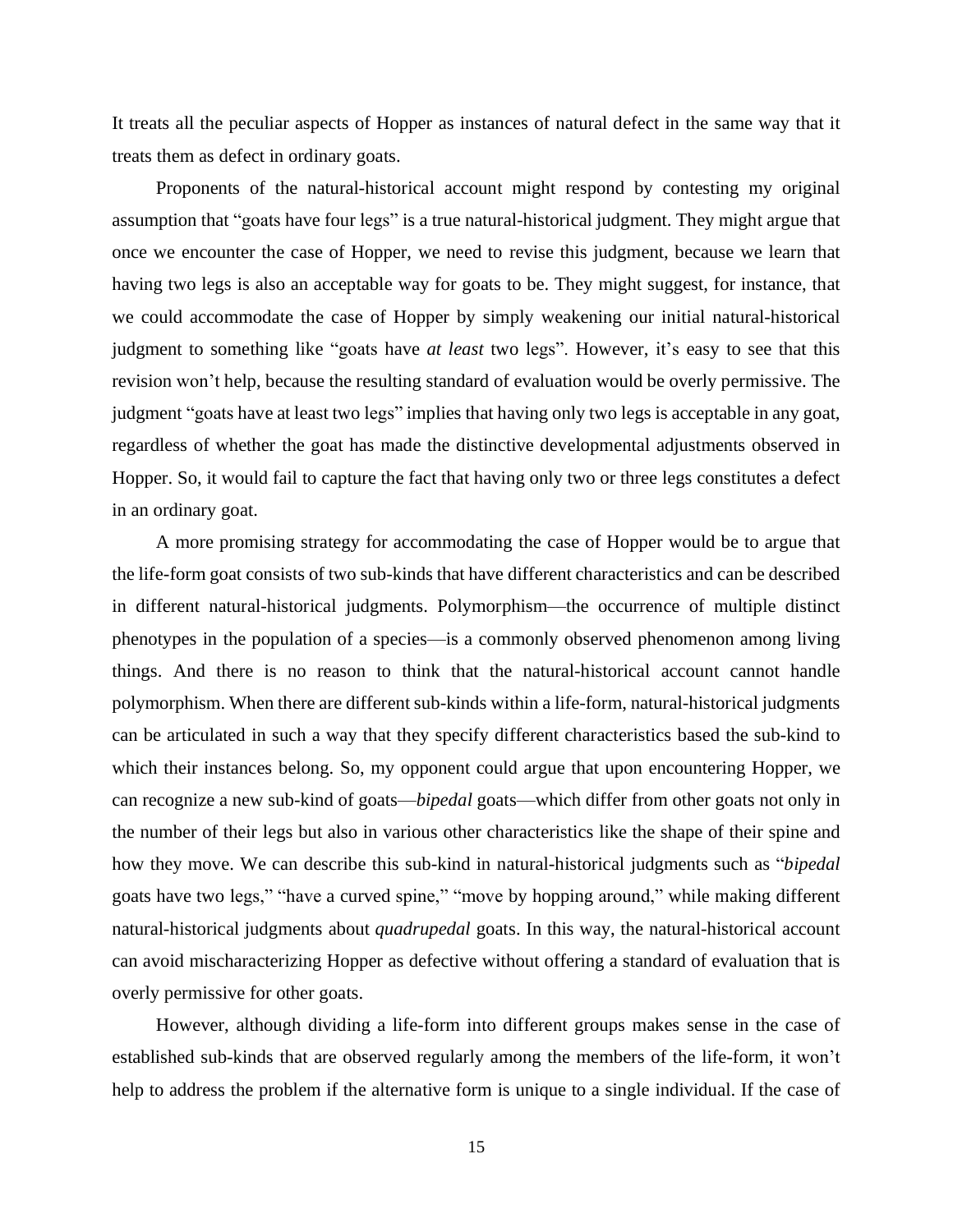Hopper is unprecedented and unique among goats, it's not clear why we should accept "bipedal goats have two legs" as a true natural-historical judgment. There is no reason to think bipedalism marks a *sub-kind* of goats as opposed to a merely accidental feature of Hopper. Remember that the natural-historical account relies on generic patterns observed among members of a life-form to distinguish between *characteristic* and *accidental* aspects of an organism. As we saw earlier with Lott's example of the tiger whose face resembles a hunter's mother's face, not just any trait that contributes to a good in the life of an organism is a characteristic trait. The natural-historical account does not consider the arrangement of fur on the face of Lott's tiger to be characteristic of tigers, because the trait is not observed with any sort of regularity among tigers. "Cute-faced tigers have faces that resemble the face of a human female" is therefore not a true natural-historical judgment about a sub-kind of tigers. But by the same token, if the adaptive adjustment enabling Hopper to hop on two legs is unique to Hopper, we have no grounds for viewing bipedalism as a characteristic aspect of a sub-kind of goats. And in the absence of such grounds, the naturalhistorical account is committed to evaluating Hopper based on the same standard that applies to normal, four-legged goats.

This problematic implication of the natural-historical account results from its commitment to the rejection of a position that Thompson calls *individualism*. In his discussion of the concept of life, Thompson (2008) rejects the idea that whether an individual entity amounts to a living thing and whether its parts and processes amount to organs and vital operations is determined by lowerlevel facts about the region of space-time occupied by the individual. Instead, he argues that the representation of the individual as a living thing depends on the 'wider context' of its life-form, which goes beyond the individual and "is not fixed or determined by anything in the individual itself" (2008, pp. 50-51). As we saw earlier, Thompson defines a life-form as a special sort of kind or category that can be the subject of a natural-historical judgment (2008, p. 48). And for the reasons I explained with the example of Hopper, this conception of a life-form implies that the form of life of a living thing is characteristically *shared* between multiple instances of the lifeform, which excludes the possibility of life-forms with only one instance. As Thompson puts it, although it may not be *a priori* that "a life-form must have (or have had or be going to have) more than one bearer", we know of no other way for life-forms to be realized in nature as we know it to be (2004, n. 10). I take it that this is because we know of no other way to distinguish between characteristic and accidental aspects of the life of an organism. A class of individuals that are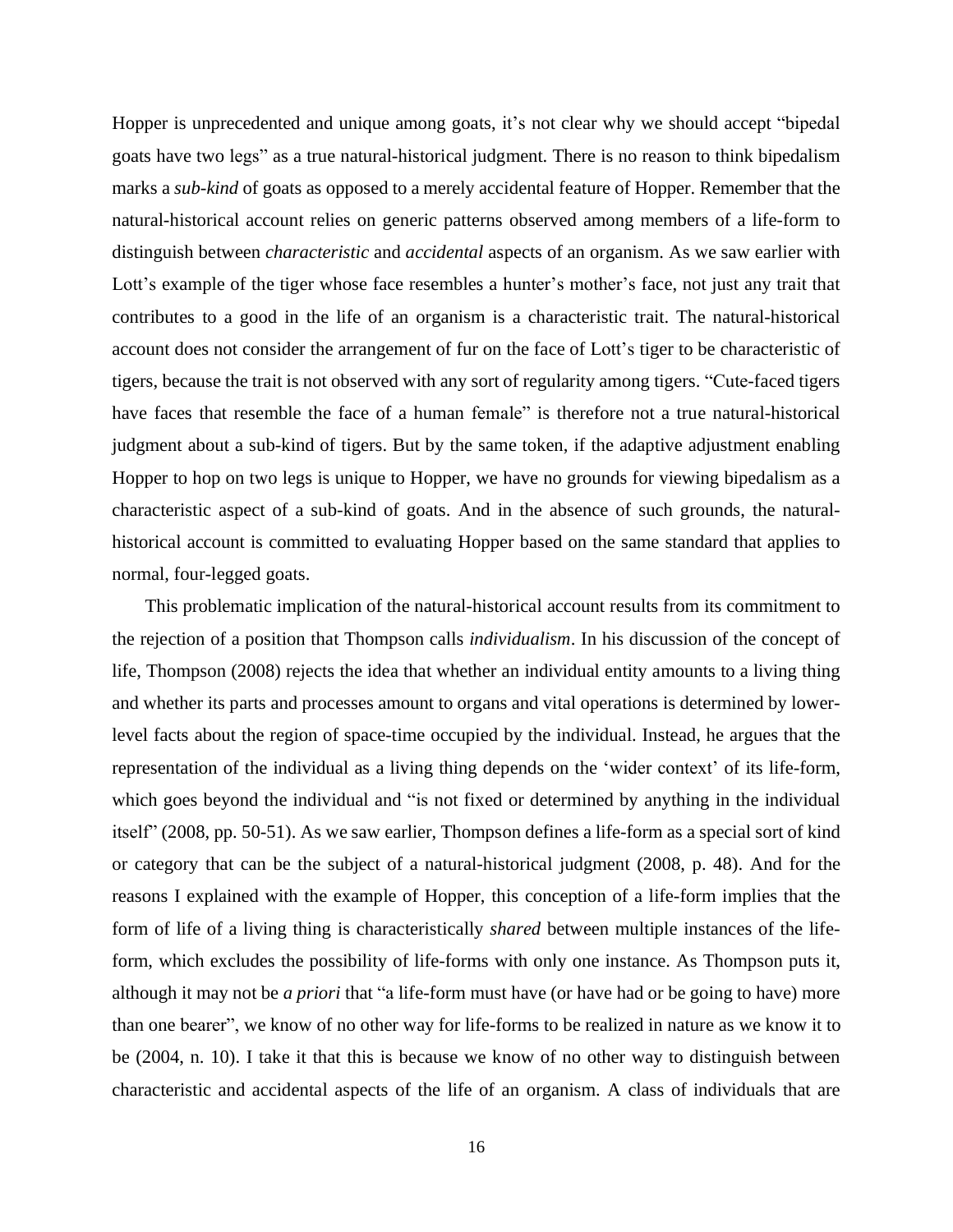linked via reproduction realizes patterns of regularity that underwrite generic judgments describing the characteristic aspects of their life. But with merely a single individual, and in the absence of supernatural grounds such as a theological theoretical framework, there just isn't anything that can underwrites generic, natural-historical judgments. In the case of a swamp creature appearing as a result of a cosmic accident, for instance, Thompson argues that even if it is a molecule-formolecule replica of Thompson himself, we cannot view it as an instance of the human form or any other life-form. That is because without any connection to human beings or other life-forms, there is no wider context for assessing the individual, and it is underdetermined how its parts and aspects should be understood. It's underdetermined, for instance, whether the part that is the molecular equivalent of Thompson's left arm is really an arm or, say, a horribly deformed wing (2008, pp. 60-61).

To sum up, the natural-historical account gives an anti-individualist conception of natural goodness, according to which the standards of evaluation are not determined by lower-level properties of a single individual, and rather depend on patterns of regularity realized across multiple individuals sharing the same life-form. This means that an individual organism cannot be subject to a standard of natural goodness that is not shared by any other actual organisms. And I have argued that this requirement results in making the wrong assessment of individuals with a unique form. It should be noted that although I have focused on one illustrative example with the case of Hopper, the development of unique forms as a result of developmental plasticity is by no means a rare occurrence among living things. In fact, West-Eberhard argues that "the two-legged goat effect" is a widespread phenomenon (2003, p. 53). Developmental plasticity—the ability of organisms to change in response to external or internal environmental inputs during their development—is a distinctive feature of living things that plays an important role in originating evolutionary novelty. When a new phenotype arises as a result of genetic or environmental input, the plasticity of living organisms enables them to respond by developing other novel and highly adaptive phenotypes via *phenotypic accommodation—*the adaptive adjustment of various phenotypes in the organism to accommodate the new phenotype. If the genetic or environmental factor initiating the change is recurrent, the new phenotypes will spread and ultimately get genetically accommodated via natural selection. But clearly, whether a novel phenotype in a given organism is naturally good or defective does not have to depend on whether the phenotype gets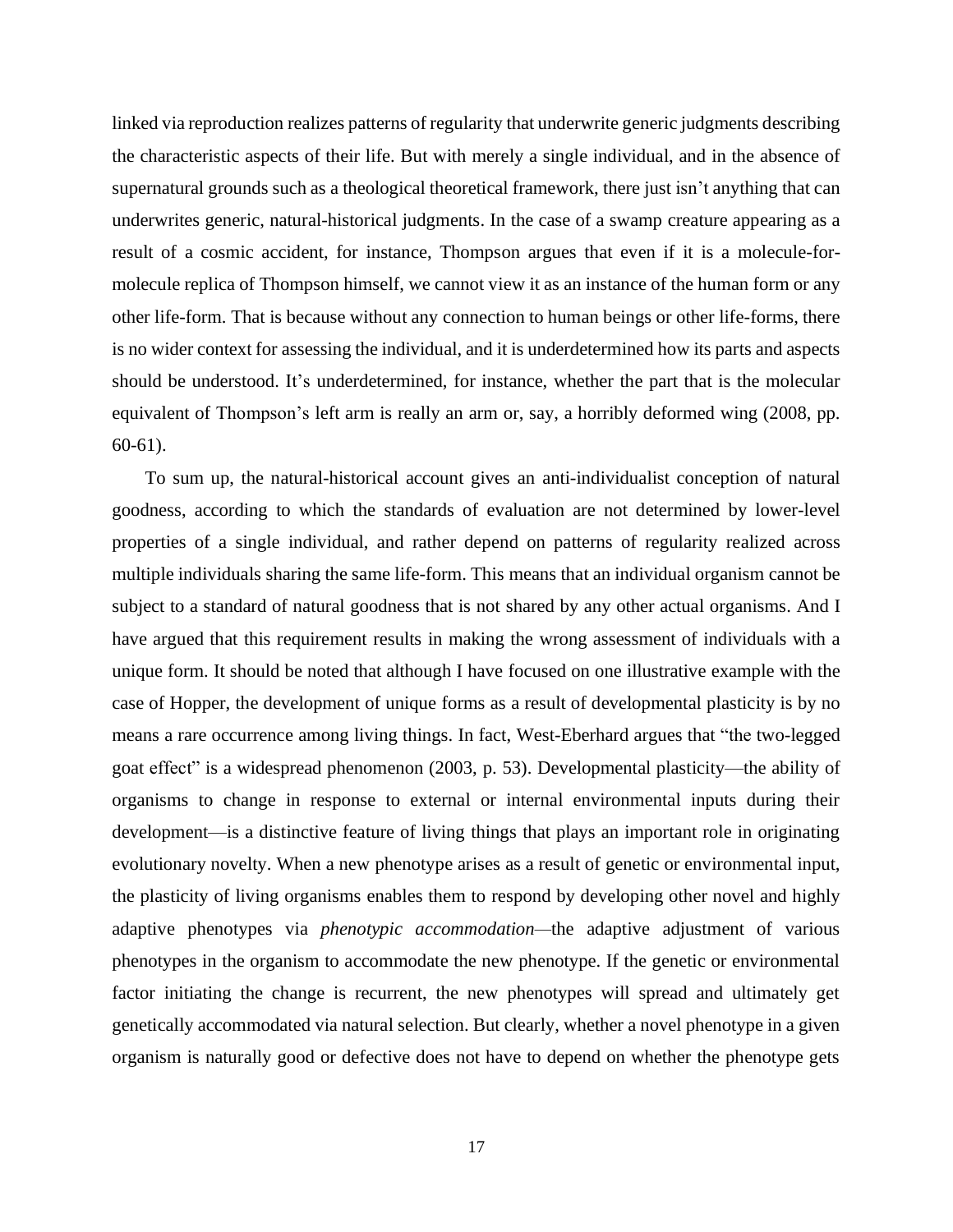spread in the population later. And we have seen that the natural-historical account is unable to identify an adaptive novel phenotype as naturally good unless it is multiplied across the species.

### **4 Toward an Alternative Account of Natural Goodness**

My aim in the rest of the paper is to offer an alternative account of natural goodness that avoids the problematic commitment of the natural-historical account to anti-individualism. I will sketch a novel account that does not rely on generic judgments about a life-form, and instead grounds the distinction between goodness and defect in explanatory generalizations that describe an individual organism. In a nutshell, my account determines whether a part or an aspect of an organism is naturally good or defective based on the best explanation of the organism's various parts and aspects. In offering this account, I draw from Walsh's (2012; 2013) approach to teleological explanation. As we will see below, Walsh defends the status of teleological explanation as scientifically respectable by identifying a distinct kind of regularity in the modal profile of a purposive system that is empirically observable and explanatorily significant. In the next section, we will see how my account appropriates this distinct kind of regularity as a basis for evaluations of natural goodness. But let's start with an overview of Walsh's account first.

A teleological explanation explains the occurrence or the nature of some event or entity by citing the goal, end, or purpose to which it contributes. Despite the prevalence of teleological notions in biology, they are often considered problematic and associated with the pre-Darwinian view of life as the product of God's conscious design. As Walsh (2012; 2013) points out, modern scientific methodology is predominantly mechanistic. On the mechanistic worldview, every natural phenomenon has a productive cause, and to explain the phenomenon one adverts to the causal mechanisms that produce the phenomenon. Moreover, causal-mechanistic explanations are considered to be in principle exhaustive and complete: they apply to the occurrence of every event, and once completed, they leave no unexplained residuum. Because of this, contemporary philosophy of biology often tries to naturalize teleological explanations by offering a translation scheme that presents teleological explanation as a cryptic form of causal explanation.<sup>11</sup> However,

 $11$  This usually involves citing natural selection as the causal mechanism that accounts for the explanatory role of function ascription. The selected-effect accounts of function (Millikan 1989; Neander 1991, Godfrey-Smith 1994), for instance, interpret the function of a trait as the effect for which past occurrences of the trait have been selected.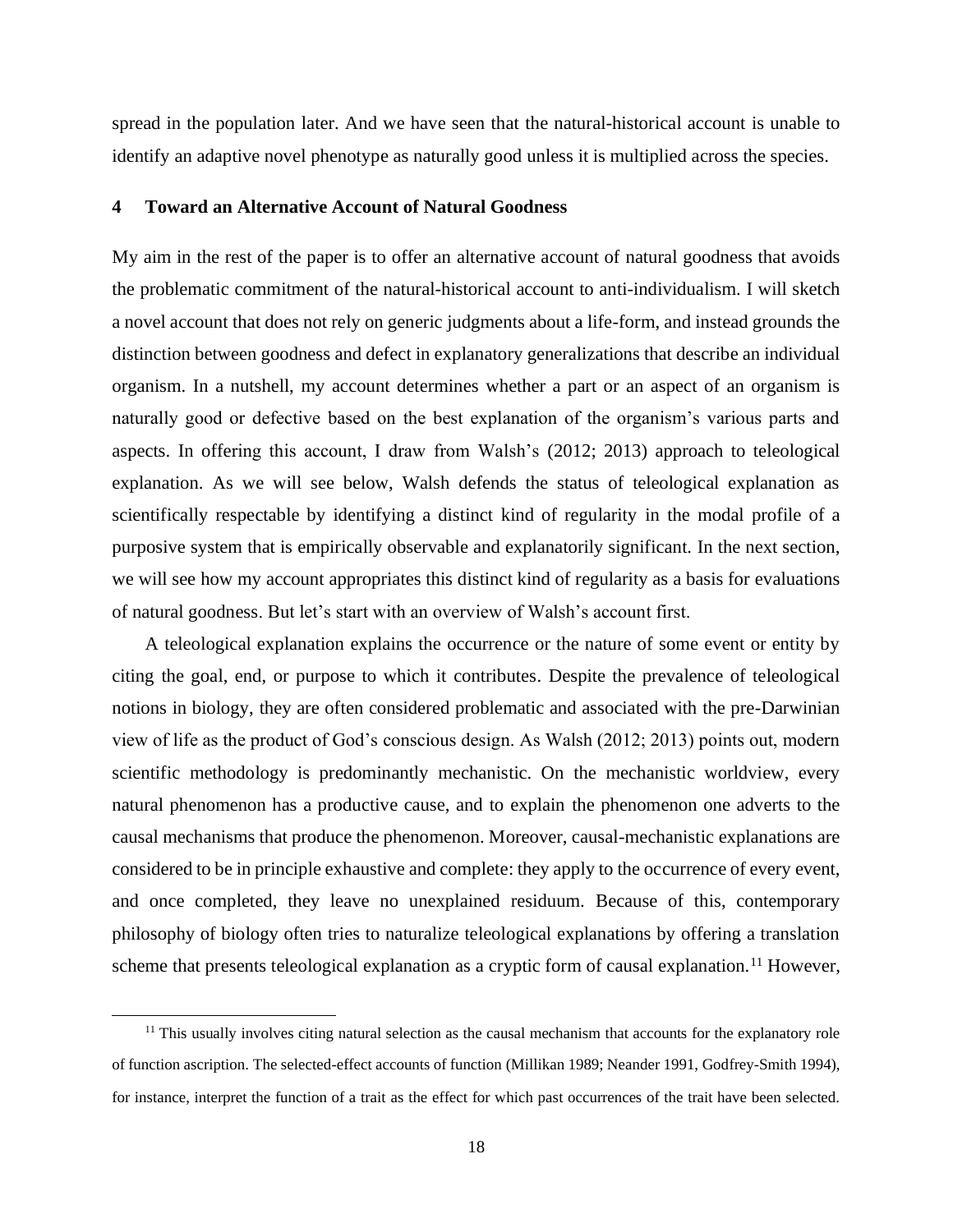Walsh argues that teleological explanation is a legitimate, non-redundant form of scientific explanation that is not reducible to causal explanation and captures a distinct kind of regularity in the world. On his view, for some events, fully understanding their place in the natural world requires that they are explained "twice over: once by appeal to the mechanisms that cause them and once by appeal to the purposes they subserve" (Walsh 2012, p. 174). To defend the status of teleological explanation as a distinct and legitimate form of scientific explanation, Walsh appeals to a prominent account of causal explanation given by Woodward (2001; 2005).

According to Woodward, giving a causal explanation of a phenomenon requires identifying a set of conditions that make the difference between its occurrence and its non-occurrence. This involves identifying the phenomenon as part of what he calls an *invariance* relation, which is essentially a robust relation of counterfactual dependence between two states or events. A relation is invariant or stable across certain changes if it holds—up to some appropriate level of approximation—across those changes. If *x<sup>c</sup>* is genuinely a cause of *xe*, we would expect the generalization describing how changes in  $x_c$  are correlated with changes in  $x_e$  to be invariant under at least some change in *x<sup>c</sup>* (Woodward, 2005, p. 239). <sup>12</sup> This means that, for a range of circumstances, if we were to intervene to change the value of  $x_c$ , the value of  $x_e$  would also change in a systematic way, such that the generalization describing the relation between  $x_c$  and  $x_e$  would continue to hold.<sup>13</sup>

They then appeal to the historical efficacy of natural selection to capture how functions explain the existence or prevalence of their function-bearers: the current occurrence of the functional trait is causally explained by the effect of the previous occurrences of the trait which gave the bearer a selective advantage.

<sup>&</sup>lt;sup>12</sup> More accurately, we would expect them to be invariant under some *interventions* on  $x_c$ , where an intervention on  $x_c$  with respect to  $x_e$  is a change in the value of  $x_c$  that changes  $x_e$ , if at all, only via a route that goes through  $x_c$  and not in some other way.

<sup>&</sup>lt;sup>13</sup> We can see that this is the case for Newton's law of universal gravitation. The generalization  $F = Gm_1m_2/r^2$ describes the relation between the magnitudes of two masses *m*<sup>1</sup> or *m*2, the distance *d* between them, and the value of the gravitational force they exert on each other. Not only does this generalization hold for the actual values of the variables in a given instance, it also continues to hold in a range of counterfactual circumstances under variations in the value of  $m_1$ ,  $m_2$ ,  $d$ , or  $F$ .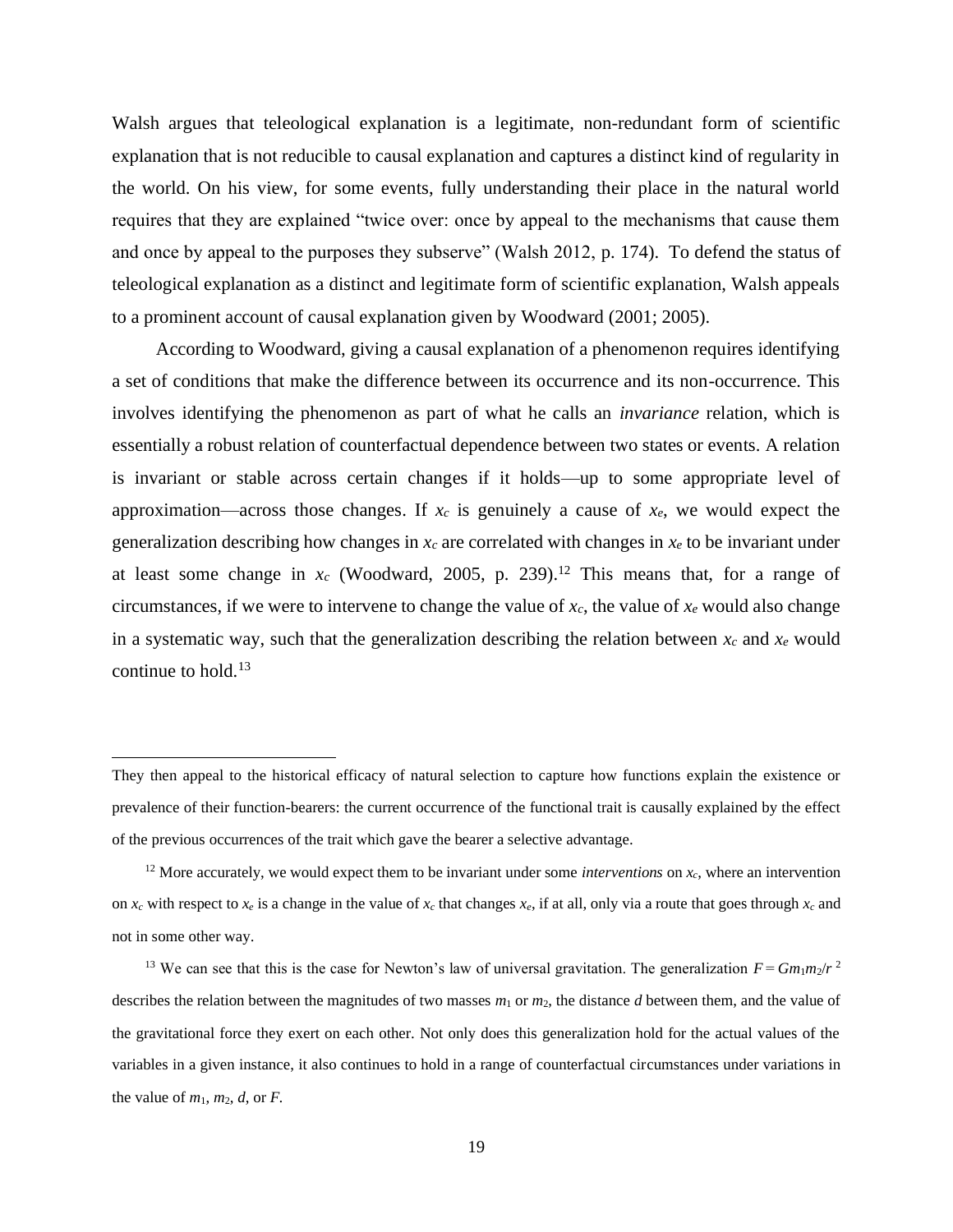Woodward argues that a generalization relating *x<sup>c</sup>* and *x<sup>e</sup>* that is invariant in this way enables us to *explain*  $x_e$  in terms of  $x_c$ . The explanation shows how changes in explanandum counterfactually depend on changes in the factors cited in the explanans, i.e., how the explanandum would have been different if the factors cited in its explanans had been different.

Importantly, this account of explanation does not limit explanatory generalizations to what are often regarded as laws of nature. The invariance relation does not require that the generalization describing the relation between the two states is exceptionless or that it meets other traditional criteria for lawfulness such as breadth of scope and theoretical integration. All that is required for a generalization to be invariant is that it is stable under *some* range of interventions.

According to Walsh (2012; 2013), just as a relation of counterfactual dependence holds between a cause and its effect, a distinct relation of the same form holds between a goal and the means to its attainment. On Walsh's view, although Woodward's invariance relation—which we may call *causal invariance—*always holds between a cause and effect, when the effect is also a goal and the cause is a means to attaining that goal, there is an additional invariance relation between the two, which holds in the reverse direction and underwrites a teleological explanation of the means in terms of the goal. Walsh (2015, p. 198) calls this additional invariance relation *purposive invariance*. He argues that while the causal invariance relation captures the counterfactual dependence of an effect on its cause, the purposive invariance relation captures the counterfactual dependence of cause (as a means) on the effect (as a goal).

We can see the difference between these two patterns of counterfactual dependence in an example. Suppose you are walking in a market when you notice that a store actually carries sweet lemons, a childhood favorite that you have had a hard time finding anywhere in town. Happy with this incident, you buy some lemons.<sup>14</sup> Now, contrast this scenario with a different case where you already know that the store carries sweet lemons and you go to the market specifically to buy some lemon from the store. Although in both cases you buy sweet lemons as a consequence of going to the market, the patterns of counterfactual dependence are not the same. Both cases get the same causal explanation. In both cases, buying lemons is causally explained by going to the market. This is because the relation between going to the market and buying lemons exhibits causal

<sup>14</sup> Walsh discusses a similar example adapted from Aristotle's *Physics II.5* involving a man collecting subscriptions for a feast (Walsh, 2015, p. 193).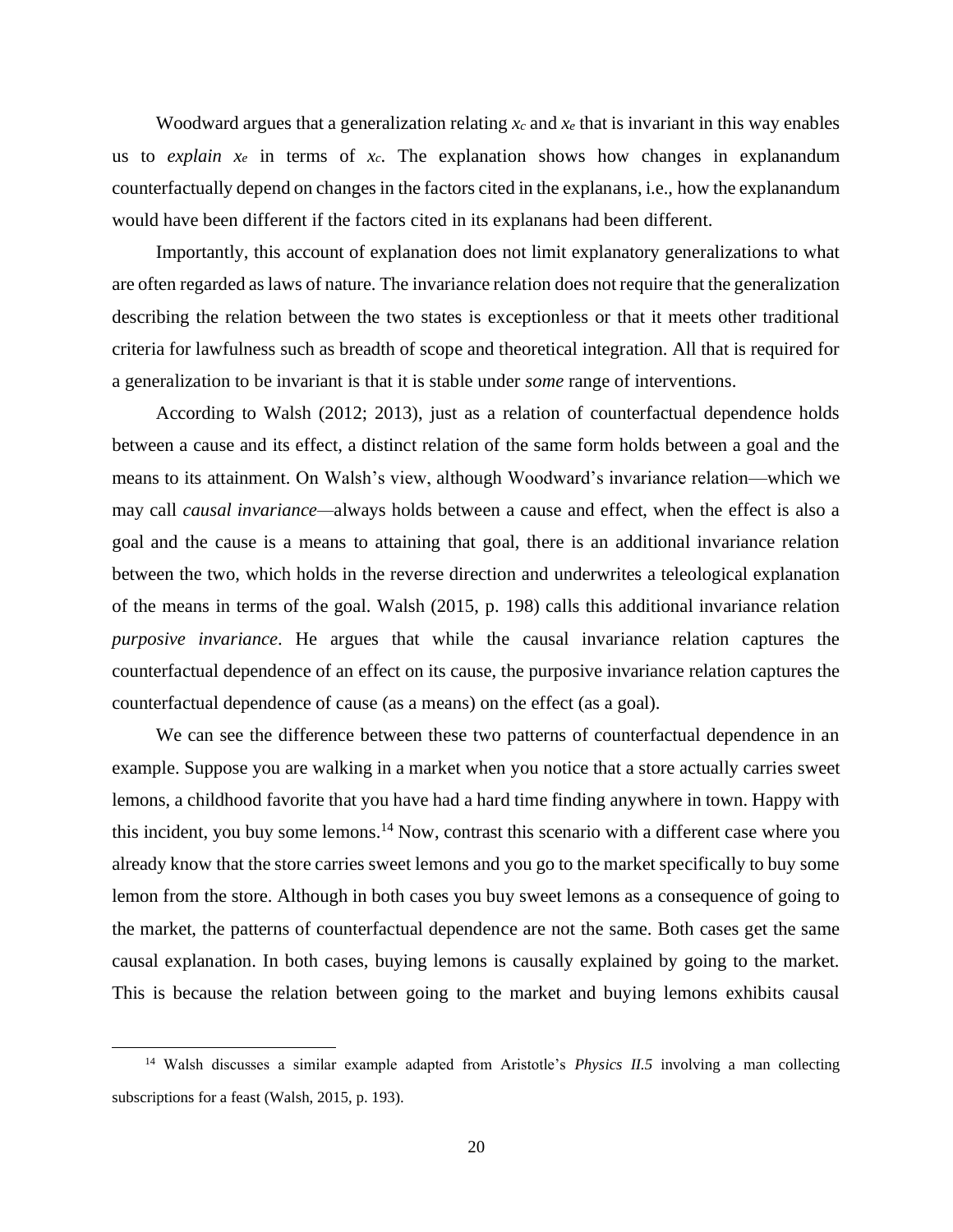invariance and continues to hold under certain changes in the conditions of your going to the store. For instance, if you had gone to the market wearing something else, you would still have bought the lemons. Or if you had gone to the market a little earlier in the day, you would have bought the lemons a little earlier in the day. However, in the second case, there is also a different invariance relation that supports additional counterfactuals. For instance, in the second case, if lemons were kept somewhere in the back not immediately noticeable to someone walking in the market, you would still have bought some. Perhaps even if it was another store carrying sweet lemons you would have gone to the other store instead and would still have bought them. Or if you were busy during the day and worried that the store might run out of lemons before you could walk there, you would have driven your car to the market instead. This additional pattern of invariance, which is absent in the first case, is due to the fact that in the second case there is a means-end relationship between going to the market and buying lemons. On Walsh's account, this different pattern of invariance underwrites a distinct form of explanation that is teleological explanation. And that is why, in the second case, we can explain your going to the market by pointing out that you go there *in order to* buy sweet lemons.

According to Walsh, the purposive invariance relation between a goal *x<sup>e</sup>* and a means *x<sup>c</sup>* exhibits stability under two kinds of changes. First, the relation between *x<sup>c</sup>* and *x<sup>e</sup>* is not disturbed by at least some changes in the initial conditions. Under a range of conditions, as long as *x<sup>e</sup>* is a goal, *x<sup>c</sup>* will occur as a matter of regularity such that *xe* occurs as a result. Second, under a range of conditions, if the goal  $x_e$  is changed to  $x_e^*$ , the means would correspondingly change, to  $x_c^*$ , such that the new value of the means is conducive to the new value of the goal (Walsh 2013, p. 52). In the example discussed above, we can see these two patterns of stability in the counterfactual condition in which you are too busy to walk to the market and the one in which a different store carries the lemons respectively. Since your action of going to the market is directed toward the goal of buying lemons from the store, under certain conditions—e.g., being busy during the day you would adjust your action—e.g., by driving instead of walking—such that you would still buy the lemons. Similarly, if certain aspects of your goal—e.g., which stores the lemons are to be bought at—change, you would adjust your action—e.g., by going to a different store instead such that you would still buy the lemons.

As we can see above, Walsh's account of purposive invariance makes reference to the notion of a *goal*. But it's worth noting that, in offering an account of teleological explanation, Walsh is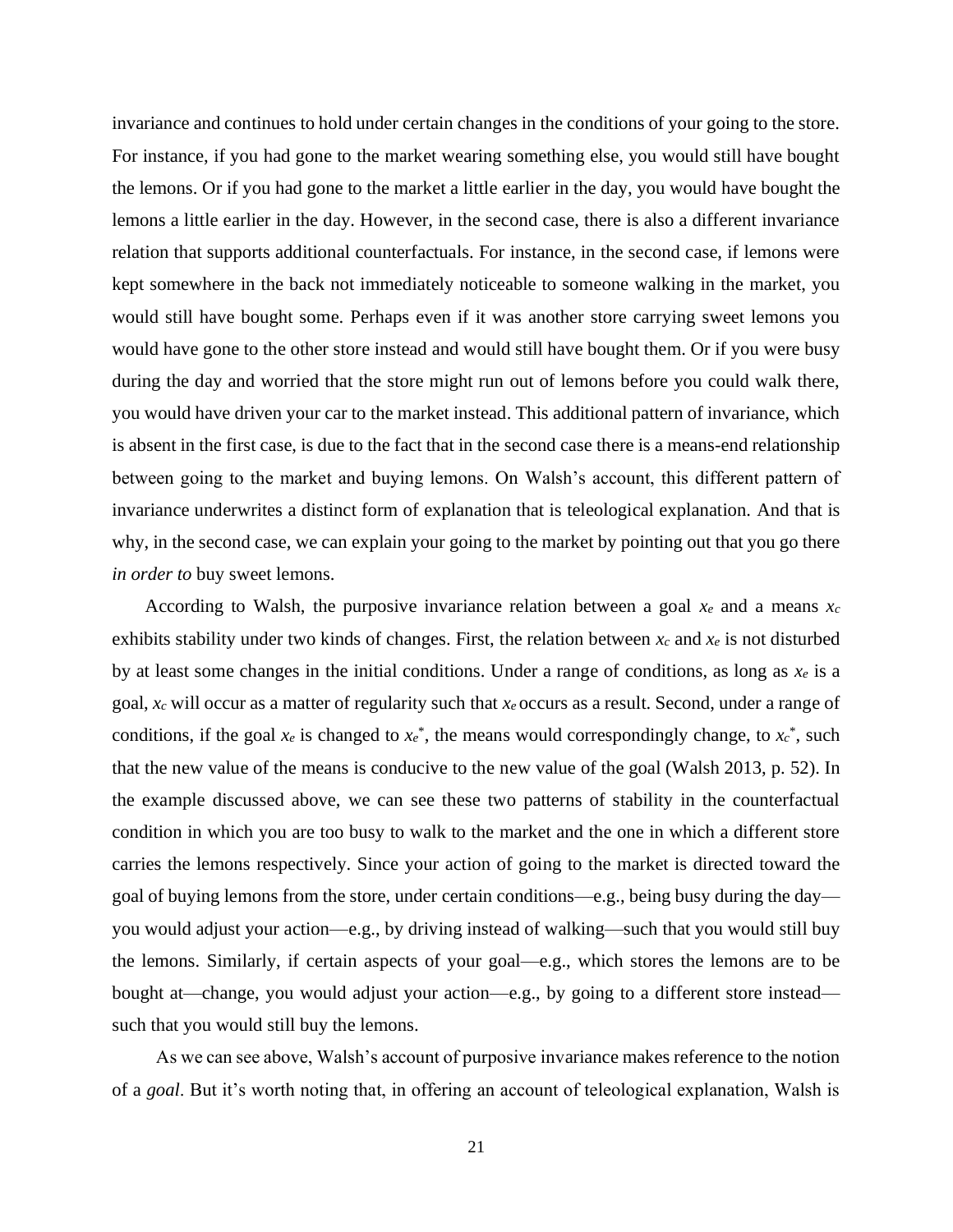not concerned with giving an account of what it is for something to be goal-directed, but is rather trying to identify the aspects of goal-directness that make it explanatory. Here, we may simply understand goals based on the notion of goal-directedness in Cybernetics and Systems Theory (Rosenblueth, Wiener, & Bigelow, 1943; Bertanlanffy, 1969; Braithwaite, 1964; Nagel, 1961; 1977; Sommerhoff, 1950).<sup>15</sup> On this account, having a goal is a complex, empirically observable property of a goal-directed system that results from the system's architecture and causal capacities. A goal-directed system is, roughly, a system that has the capacity to attain and maintain an endstate in the face of external and internal perturbations. When changes in the external or internal environment threaten to deflect the system from this end-state, the system typically alters its behavior in a way that redirects the system toward this state. The stable end-state is the system's goal. Since goal-directed systems don't always maintain their goal states successfully, the account only requires that the system oscillates around its goals or approaches them asymptotically. Thus, goal-directedness can be characterized in terms of behavioral signs such as persistence and/or plasticity. Persistence involves maintaining the end-state across a wide range of conditions; and plasticity means doing so by responding differently to conditions and in a manner appropriate to attaining the end-state in each. On any occasion, a plastic system has a 'repertoire' of responses that it is capable of producing, some of which are conducive to the attainment of the system's goals. And it exhibits a bias toward the goal-conducive elements of its repertoire (Walsh, 2012, p. 177).

Note that although the paradigm cases of successful teleological explanation appeal to the intentions of an agent, having a goal in Walsh's intended sense does not presuppose intentionality. Non-human organisms and other systems without intentional states can exhibit goal-directed behavior just as rational agents do. In fact, Walsh considers many biological subsystems such as the endocrine, immune, and thermoregulatory systems to be goal-directed systems, as they involve persistent and/or plastic attainment of stable end-states (2015, p. 202).

<sup>&</sup>lt;sup>15</sup> Although Walsh offers a different, non-reductive account of goals—in terms of an interdefineable cluster of concepts consisting of *goal*, *affordance*, and *repertoire—*elsewhere (2015, p. 211), in his discussion of teleological explanation, he appeals to the system-theoretical notion of goal-directedness as a "natural and observable" feature of a system's dynamics (2015, p. 195).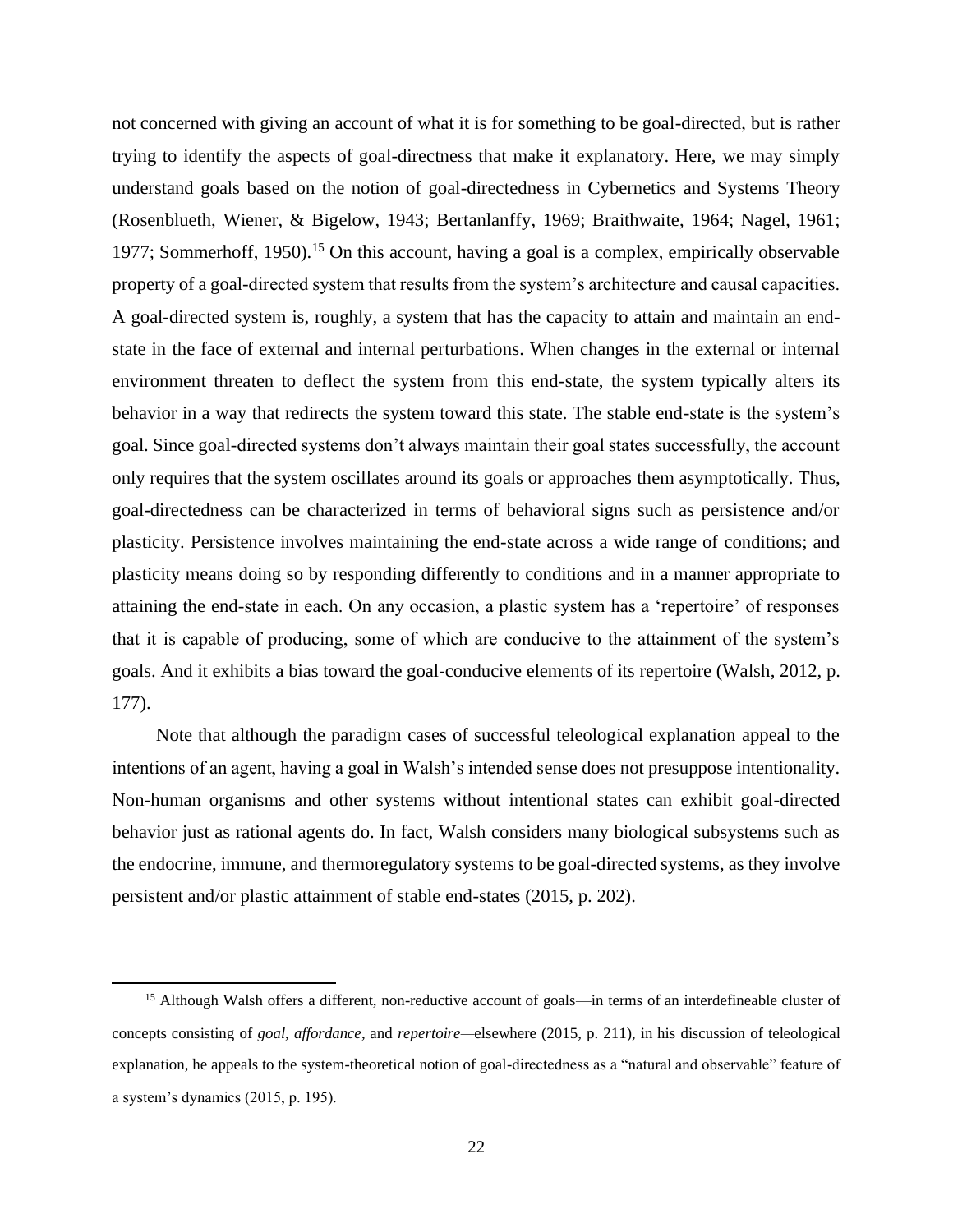Moreover, it's worth noting that the invariance relation between a system's goal *x<sup>e</sup>* and a means  $x_c$  to achieving it does not require that the goal state is achieved successfully. The relation of counterfactual dependence between *x<sup>e</sup>* and *x<sup>c</sup>* does not require that they actually occur, but rather that there are a range of actual or counterfactual conditions in which *xc* occurs as a matter of regularity in a way that is conducive to *xe.* To see an example, suppose I have the goal of buying sweet lemons, but ultimately fail to buy them because the store runs out of them before I get there. Even though my goal state of buying lemons is not actually realized, we can see that it still has an invariant relation to my action of going to the market. There are a range of counterfactual conditions in which the store does not run out of lemons before I get there, and in which I buy lemons. And my behavior in these counterfactual conditions shows persistence and plasticity toward the goal of buying lemons such that in each condition I adjust my action in such a way that it is conducive to the goal of buying lemons.

Walsh's account of teleological explanation is compelling. It offers a plausible view of what makes teleological explanation explanatory, and shows how causes and goals explain in the same way—namely by uncovering patterns of counterfactual dependence—despite offering distinct explanations. More importantly for our purposes, Walsh's account identifies a kind of regularity that has explanatory significance and is empirically observable in an individual system. This particular kind of regularity in the modal profile of a goal-directed system will be the core of my account of natural goodness. As I will argue in the next section, patterns of purposive invariance can replace the generic patterns of regularity in the natural-historical account, and give us an alternative account of natural goodness that does not involve a commitment to anti-individualism.

#### **5 A Modal-Explanatory Account of Natural Goodness**

In a nutshell, my account of natural goodness uses Walsh's patterns of purposive invariance to determine what is *characteristic* in the life of a living organism without appealing to the natural history of its life-form. I argue that whether the contribution of a part or aspect of an organism to a good like survival is accidental or characteristic depends on whether there are patterns of counterfactual dependence that enable us to explain the part or aspect as a means toward the goal of survival. Thus, on my account, the natural good of an organism depends on the patterns of purposive invariance observed in the organism's own modal profile, and not on the generic patterns observed across the members of its life-form.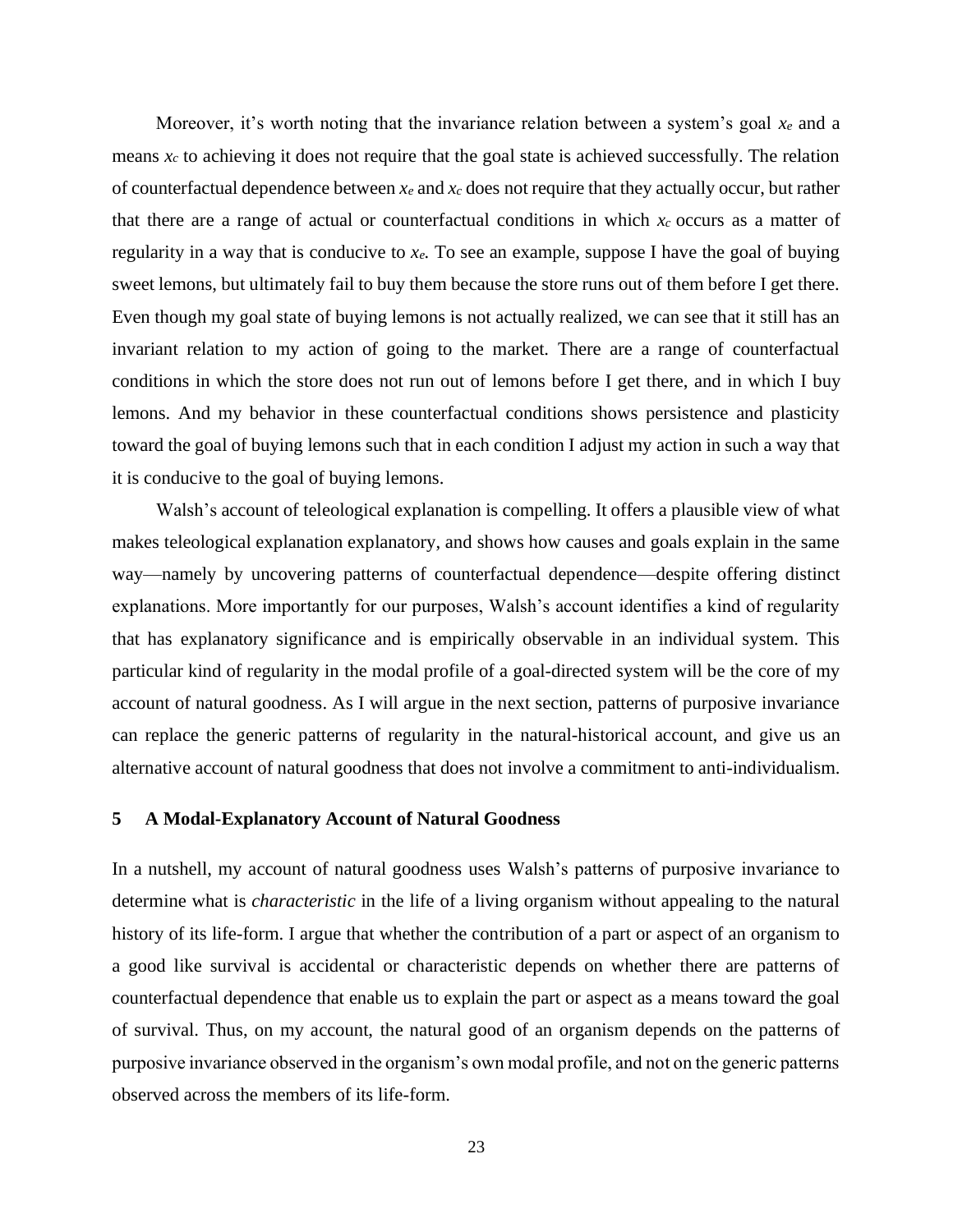Before presenting the account in detail, there is an issue that I need to clarify in relation to my use of Walsh's account to teleological explanation. I mentioned earlier that the notion of goal implicit in Walsh's account can be understood based on the systems-theoretic notion of goaldirectedness. However, since the system-theoretic account is given in causal terms, it characterizes any physical system that tends toward some steady state of equilibrium in the right way as a goaldirected system. As a result, the account extends the concept of goal to many systems that nobody would consider to be genuinely goal-directed. As Bedau (1992) has argued, for instance, many equilibrium systems such as a damped pendulum or a marble inside a bowl tend toward a steady state of rest in a way that meets the criteria of the systems-theoretic account, and yet we do not consider such systems to be goal-directed.<sup>16</sup> Now, if the system-theoretical approach fails to exclude non-goal-directed systems that merely behave *as if* they were goal-directed, Walsh's account of teleological explanation similarly extends these explanations to systems that merely exhibit the behavioral signs of a goal-directed system. So, the modal profile that Walsh calls *purposive invariance* is not a sufficient condition for genuine purposive behavior.<sup>17</sup> We may call this modal profile *perseverance* to avoid the implication of genuine purposiveness. What perseverance involves is a persistent and/or plastic tendency toward an end-state, which only amounts to a necessary condition for purposiveness at best. Thus, perseverance on its own is clearly not sufficient for determining standards of natural goodness. Just because a system *perseveres* toward an end-state, it doesn't follow that it can be evaluated based on whether this end-state is achieved. A pendulum whose bob is kept from returning to the state of rest is not

<sup>&</sup>lt;sup>16</sup> Specifying criteria that exclude non-goal-directed equilibrium systems turns out to be a serious problem for the systems approach, which has led many to conclude that this approach ultimately fails to differentiate between genuine goal-directed systems and systems that merely behave as if they were goal-directed. Bedau (1992), for instance, argues that the causal dynamics of a system do not determine whether the system is goal-directed. He proposes that a distinctive feature of goal-directed systems is that their behavior is of value to something or someone, which is why the systems approach fails to capture goal-directedness in terms of merely causal, quantitative criteria.

 $17$  As I mentioned earlier, it is not the aim of Walsh's account of teleological explanation to offer an understanding of genuine goal-directedness, but rather to identify the aspects of goal-directedness that make it explanatory. So the concern that I am raising here is not necessarily a problem for Walsh's view. It's rather a concern about whether we can use Walsh's view regarding teleological explanation as a basis for an account of natural goodness.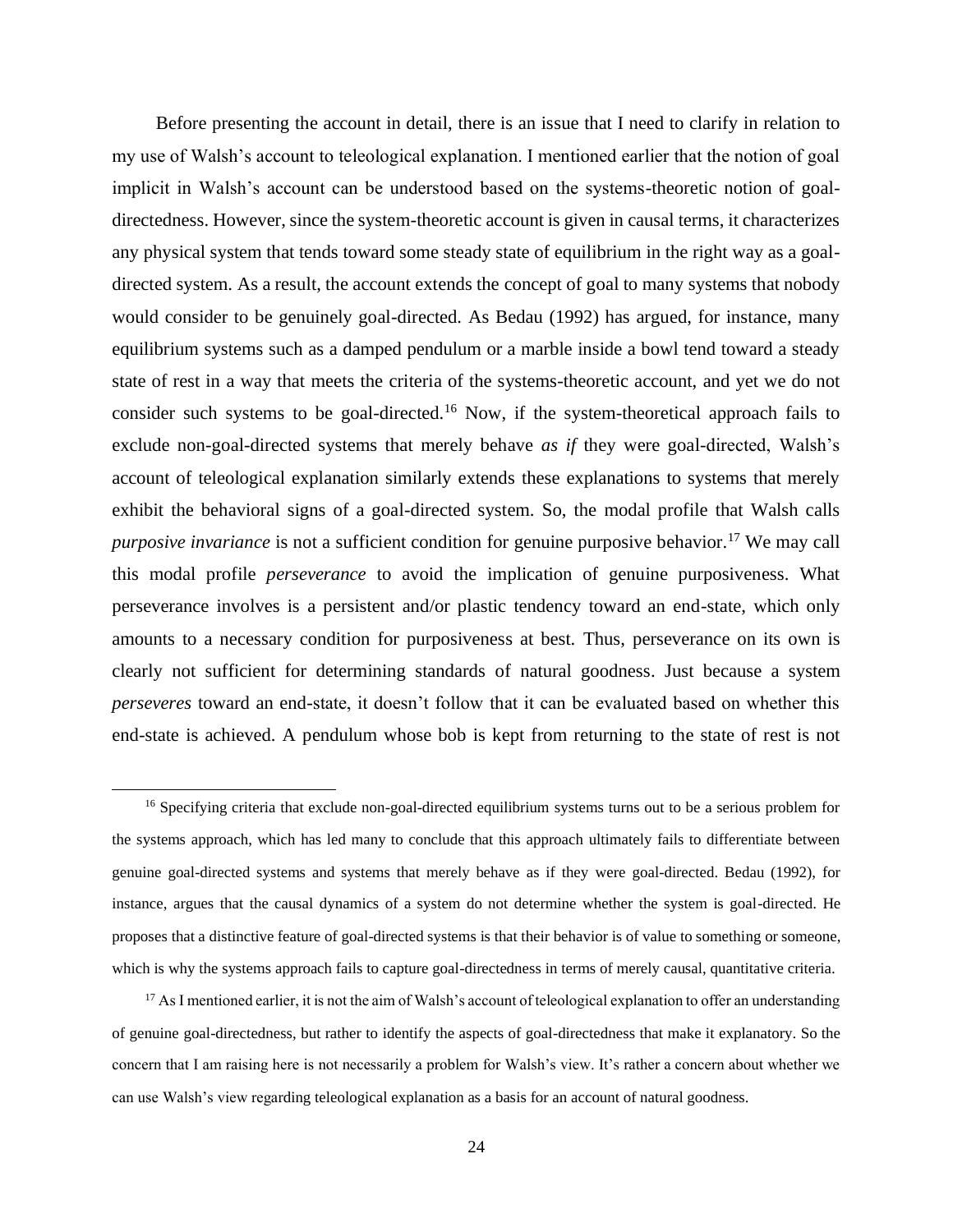thereby failing or defective, since there is no value associated with the state of rest to begin with. This means that if we are to give an account of natural goodness based on the notion of perseverance, we will have to supplement the account with additional criteria that can mark the difference between genuinely purposive and non-purposive cases.

Because of this, it is not the ambition of my account to determine standards of natural goodness based on perseverance alone. I merely use the patterns of perseverance to *replace* the patterns of genericity in the natural-historical account. As we saw in section 2, patterns of genericity—i.e., the patterns of regularity underlying generic judgments—are not inherently evaluative either. Foot and Thompson supplement the criterion of genericity with additional, evaluative criteria, which makes the natural-historical account a non-reductive account that needs to be coupled with basic general assumptions about the good of living things to issue further evaluations. As we will see below, my account of natural goodness is similarly non-reductive, as it too involves evaluative criteria. I will argue that my account also enables us to turn general plausible assumptions about the good of living things into specific standards of evaluation, and explains the relation between these evaluations and empirical observation. Nonetheless, I will show that my account does all of this without making any reference to genericity, and therefore does not share the problematic anti-individualistic implications of the natural-historical account.

The *Modal-Explanatory* Account is as follows:

For any individual organism *x,* being/doing/having *F* is a natural good if and only if:

- (1) **Teleology**(EXP): If *x* were to be/do/have *F*, *x*'s being/doing/having *F* would teleologically explain *H* and be teleologically explained by *G*, where *H* and *G* are natural goods in *x*.
- (2) **Independence(EXP):** The teleological explanation of *F* by G and the teleological explanation of *H* by *F* would be independent of the goods of any entity other than *x.*

Note that I have used the subscript (EXP) to indicate that the conditions are defined in terms of teleological explanation.

Let's look at the components of the account in turn. The first condition captures the idea that the natural goods of a living organism are teleologically interconnected. *F* is a natural good of the organism if and only if, on one hand, there is another natural good of the organism, *G*, such that *F* would be a means toward *G*, and on the other hand, there is another natural good of the organism, *H*, which would be a means toward *F.* Much like the condition of Teleology in the naturalhistorical account, Teleology( $EXP$ ) presupposes a prior, evaluative conception of the life of the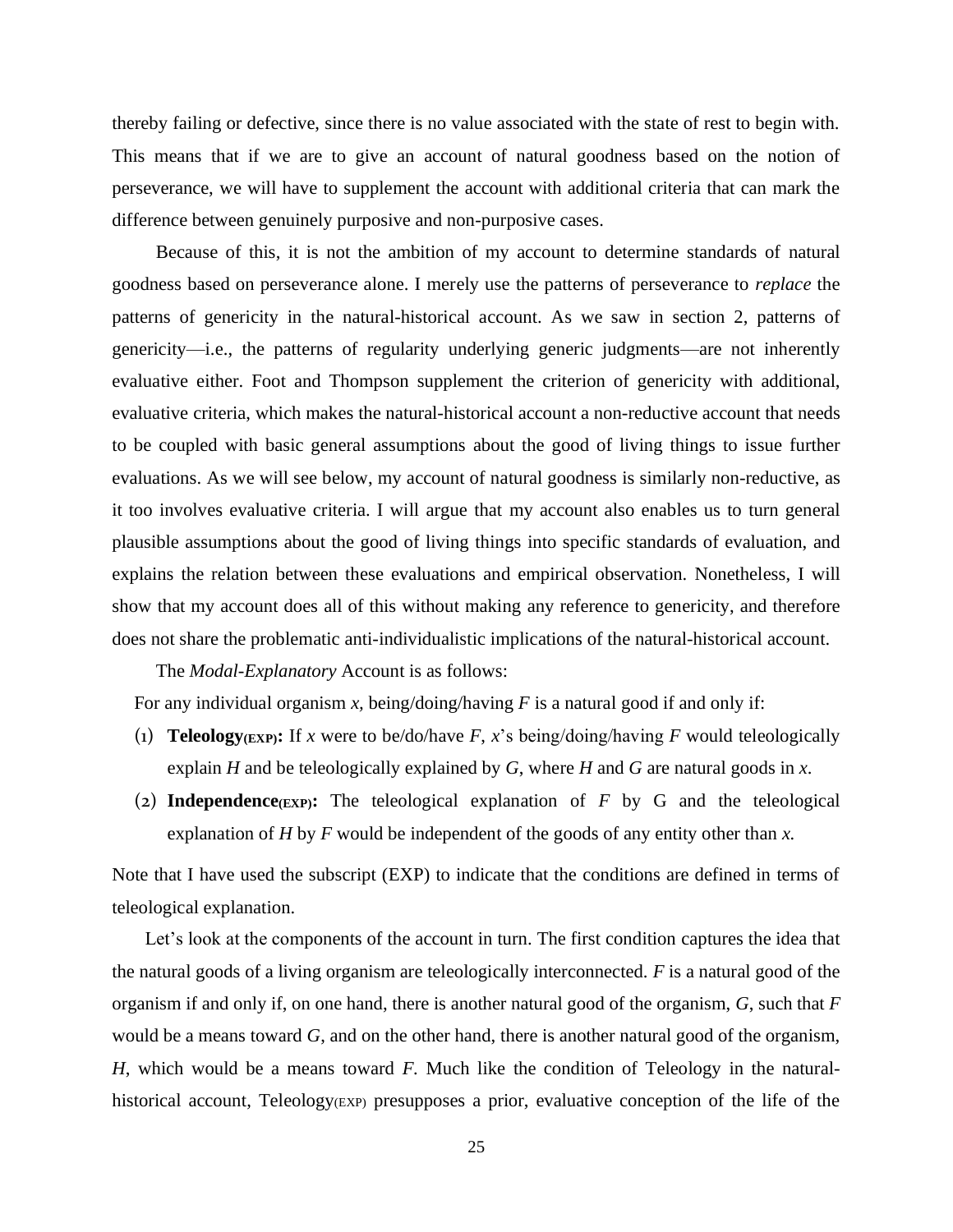organism. Recognizing a natural good of organism *x* requires presupposing at least some other natural goods of *x*. But here, instead of understanding the means-end relation between the natural goods in terms of generic statements featuring the 'in order to' clause, this relation is understood in terms of teleological explanation and the kind of modal profile that it involves. On my account, if *P* is a means toward *Q*, then *P* is teleologically explained by *Q,* where teleological explanation is understood in terms of Walsh's account discussed earlier. Thus, Teleology( $_{EXP}$ ) requires that there would be a counterfactual dependence relation of perseverance between *F* and *G* and between *H* and *F*.

It's worth noting that the condition expressed in Teleology( $_{\rm EXP}$ ) does not require that *x* actually is/does/has *F*. In other words, *F* can be a natural good for *x* even if it is not achieved in *x*. By the same token, *G* or *H* can be a natural good for *x* even if they are not achieved in *x.* What the condition requires is rather that *if x* were to be/do/have a natural good like *F*, its being/doing/having *F* would fit in patterns of perseverance involving other natural goods like *G* and *H.* <sup>18</sup> This is how the account allows for the occurrence of natural *defect* in an organism, i.e., cases where the organism lacks something that is a natural good. On the natural-historical account, this possibility simply follows from the logic of generic statements: "tigers run fast" and "tigers run fast in order to hunt prey" can be true even if a particular tiger is unable to run fast. On the modal-explanatory account, the possibility of defect is captured by the consideration that even if *x* lacks *F*, it can be true that the modal profile of *x* is such that, on the one hand being/doing/having *F* would make a persistent and/or plastic contribution toward *G,* and on the other hand *H* would make a persistent and/or plastic toward being/doing/having *F*. For example, even in a tiger that as a matter of fact cannot run fast due to an injury, it can be true that *if* it had the ability to run fast, this would make a persistent and/or plastic contribution toward hunting prey, such that we would teleologically explain the tiger's running fast as a means toward hunting prey. Similarly, it can be true that other

<sup>&</sup>lt;sup>18</sup> These conditions are given with the help of a counterfactual. Here I have left it open how the counterfactual should be interpreted. But any theory of counterfactuals could be used to fill in the details of the account. For instance, if we use Lewis's (1973) theory, the condition of Teleology<sub>(EXP)</sub> would require that some possible world where  $x$ is/does/has *F* and this is teleologically explained by *G* is closer to the actual world than any of those possible worlds where *x* is/does/has *F* but this is not teleologically explained by *G.*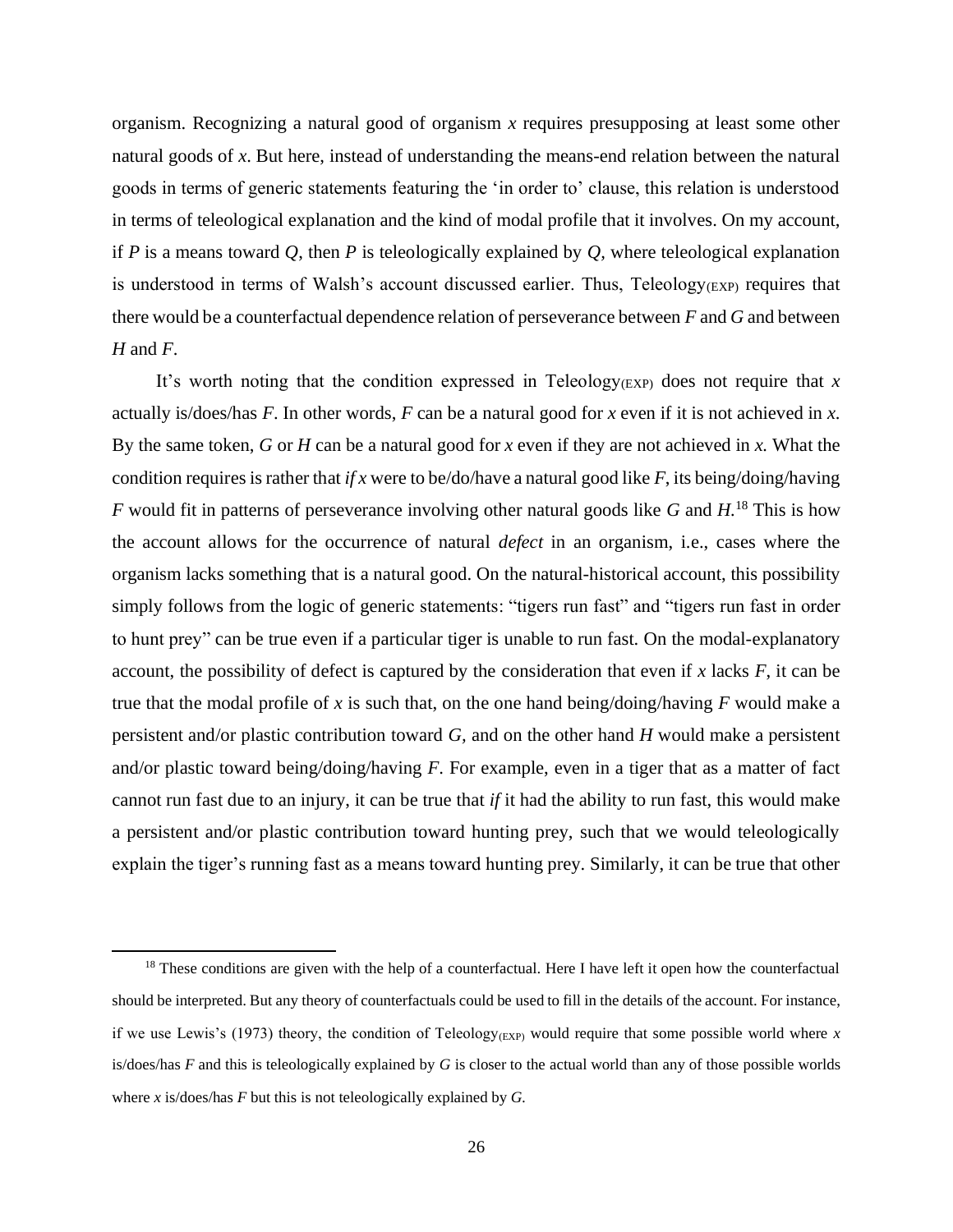aspects of the life of such a tiger, like having four legs, would make a persistent and/or plastic contribution toward running fast, even if running fast is not actually achieved.

The second condition, Independence  $(EXP)$ , captures the idea that evaluations of natural goodness are distinct from evaluations of artifacts and crafts in that they do not depend on the interests of us or any beneficiaries external to the system. We saw that on the natural-historical account this criterion is formulated in terms of whether anyone needs to actually make the relevant natural-historical judgments. On the modal-explanatory account, the idea is formulated in terms of teleological explanation. In the case of artifacts and crafts, the teleological explanation of a given feature or part of the system ultimately goes beyond the system itself. That is because what ultimately underwrites the teleological relations that hold between the parts and mechanisms of an artifact is the fact that it is a means toward *our* ends. A car's carburetor, for instance, can be teleologically explained as a means toward the end of mixing air and fuel in the proper air–fuel ratio for combustion.<sup>19</sup> The mixing of air and fuel is in turn teleologically explained as a means toward the combustion of the fuel, which is itself a means toward moving the car. But the explanation ultimately depends on what is good for *us*. What underwrites the status of the moving of the car as an end is the fact that it is a means toward *our* end of transportation*.* In other words, the *complete* teleological explanation of the carburetor will have to make reference to *our* goods and interests. In contrast, in the case of living organisms, the teleological explanation of the system's parts and processes will be independent of the goods of any entity other than the system itself. To use our earlier example, a tiger's ability to run fast can be explained as a means toward the goal of hunting prey. This goal in turn can be teleologically explained in terms of further goods such as nutrition and survival. But the chain of teleological relations does not have to go beyond the goods of the tiger itself for the explanation to be complete.<sup>20</sup> As we saw earlier, the natural

 $19$  Note that the carburetor has the right modal profile for teleological explanation. Under a range of conditions, it mixes air and fuel in the ratio that is appropriate for combustion regardless of, for instance, how much fuel is in the tank.

<sup>20</sup> The claim here is not about the *causal* explanations that apply in the case of an organism. The *causal*  explanation of an organism's parts and aspects can very much depend on the goods of external entities—for instance, if it is an organism that we have artificially bred to serve interests of our own. The claim is rather that the *teleological*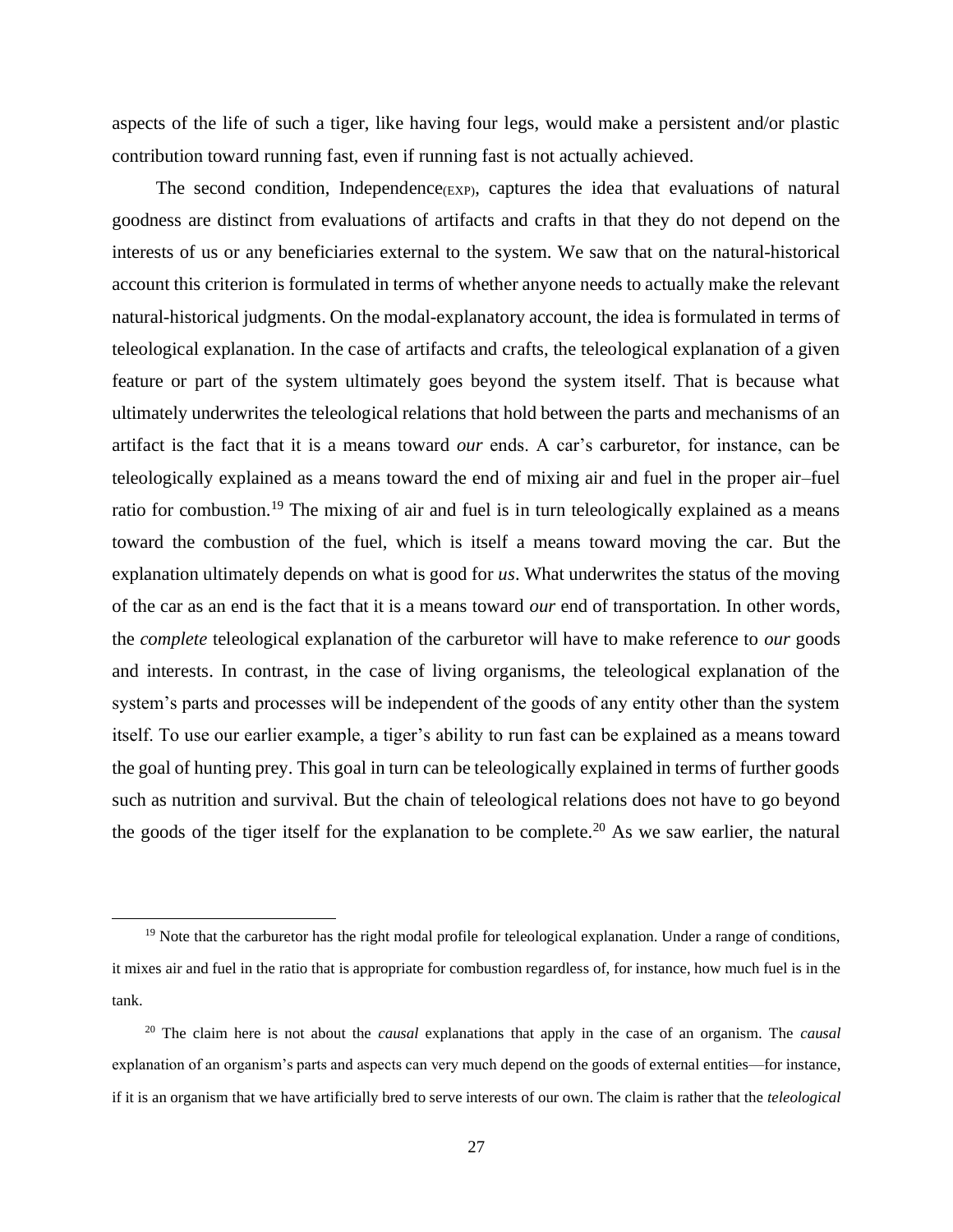goods of the organism instantiate teleological relations that form a cycle. So even though each natural good is teleologically explained in terms of another natural good, we don't need to leave the cycle of the goods of the organism to complete the explanation.<sup>21</sup>

Now we can see how the modal-explanatory account compares to the natural-historical account in making evaluations of natural goodness and defect. Consider again Lott's case of a tiger with an unusual arrangement of fur on its face resembling a hunter's mother's face. The naturalhistorical account explains why this feature is not a natural good by appealing to the fact that it is neither characteristic of tigers in general to have it, nor characteristic of this feature to contribute to tigers' survival. In contrast, the modal-explanatory account explains the fact that this feature is not a natural good in a very different way, by appealing to the modal profile of the very tiger that has the unusual face. Although the arrangement of fur on the face of the tiger happens to make a contribution toward survival, this contribution is not part of a persistent and/or plastic pattern of contribution toward survival. Neither are there other natural goods in the life of the tiger that persevere toward creating that specific arrangement of fur. The relation between the arrangement of fur and other natural goods in the life of the tiger is contingent and merely causal. In other words, it's similar to the case of buying sweet lemons as a result of accidentally finding them in the store as opposed to going to the store with the goal of buying sweet lemons.

According to the modal-explanatory account, a tiger's modal profile also explains why certain other features such as the ability to run fast or having night vision *are* natural goods in the tiger's life. Consider a tiger's night vision, which contributes to hunting prey and obtaining food. In contrast to the unusual arrangement of fur in Lott's example, the ability to see in the dark can be viewed a genuine means toward the good of survival, because the contribution it makes toward survival is persistent and plastic. It is not just that it enables the tiger to obtain food in a one-off

explanation of these parts and aspects as means towards the natural goods of the organism is independent of the goods of external entities.

<sup>21</sup> Note that this doesn't require that all the goods of an organism are placed on a *single* cycle, but rather that there is at least one cycle, exclusively consisting of the goods of the organism, that they are part of. Because of this, not every natural good of the organism has to be a means toward survival or reproduction in order to be part of a cycle. Human character traits that constitute different virtues, for instance, can be part of a cycle of virtuous traits that are interdependent without necessarily contributing to survival.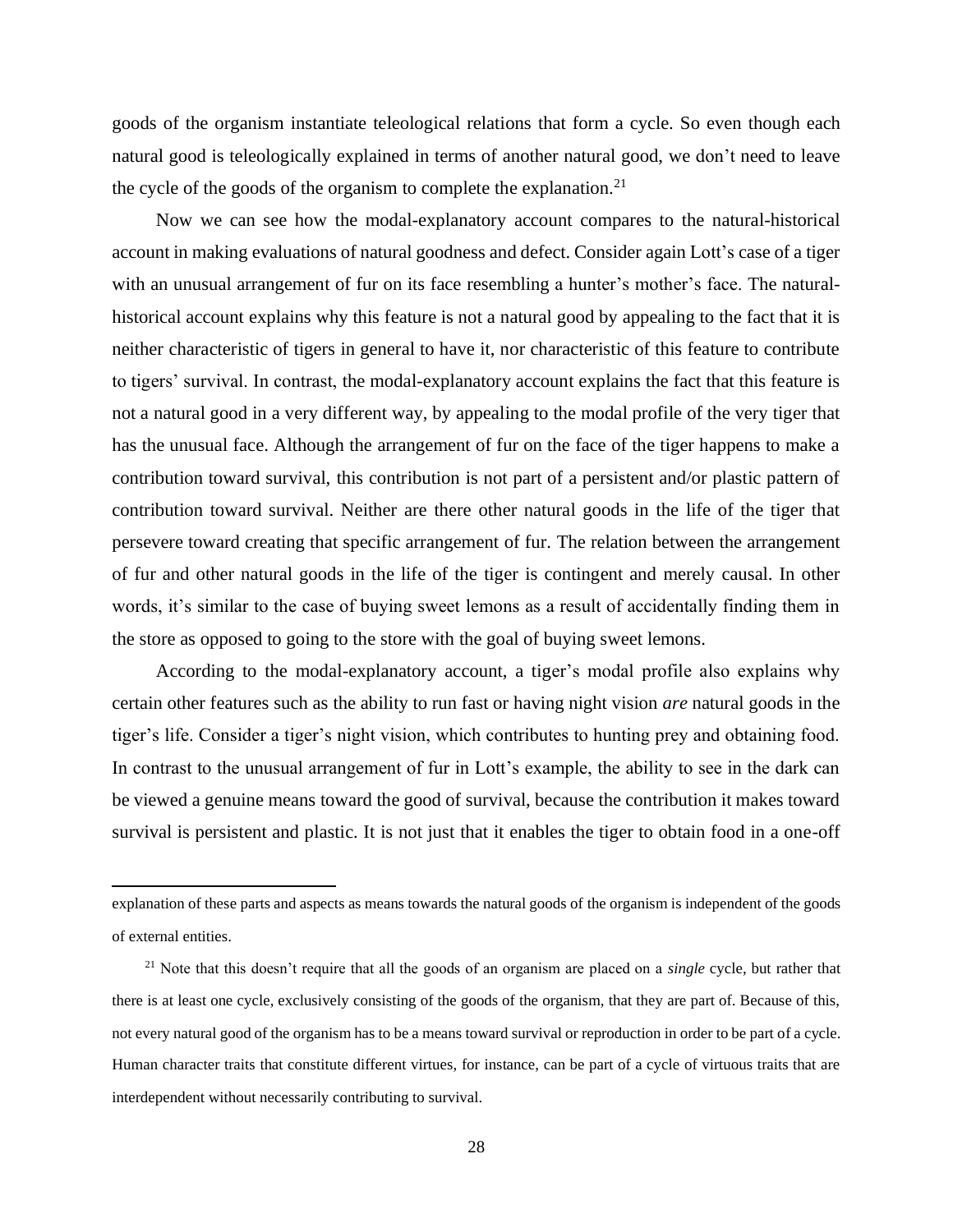case under highly contingent circumstances. There are a range of actual and counterfactual conditions in which having night vision would contribute to the tiger's hunting prey and obtaining food. Moreover, there are other parts and aspects of the tiger, such as having more rods than cones in their eyes and having a tapetum lucidum (a reflective layer behind the retina), which fit in a persistent and plastic pattern of contribution toward creating night vision. In fact, as I explained above, the modal-explanatory account has no problem identifying this good in a tiger that actually lacks the ability. Even if a tiger's night vision is compromised due to an injury or a congenital problem, it can still be the case *if* the tiger were to have the ability, this would be a means toward the goods of hunting prey and obtaining food. And there would still be other parts and aspects of the tiger that persevere toward creating night vision, even if unsuccessfully.<sup>22</sup>

Moreover, although the modal-explanatory account allows us to identify natural goods that are missing in an organism due to a defect, it does not characterize just *any* possible feature that would be potentially beneficial as naturally good. In the case of a tiger, for instance, having wings and the ability to fly might be beneficial and enable the organism to achieve its ends more successfully. But this doesn't mean that this is a *natural* good in the life of a tiger, or that a tiger is *defective* for not having wings. The modal-explanatory account can explain why a tiger without legs is defective while a tiger without wings is not by appealing to the modal profile of an individual tiger. If having wings was a natural good in the life of a tiger, there would be other aspects of a tiger's life that persevere toward having wings and would be teleologically explained as a means toward this end. But a tiger's anatomy and morphology simply do not have the right modal profile to meet this condition. The parts and aspects of a tiger's anatomy and morphology are best explained as means toward locomotion by walking and running as opposed to flight.

Finally, note that unlike the natural-historical account, the modal-explanatory account is not committed to the idea that all members of a species need to be evaluated based on the same standard. It is in principle possible for different individual members to have different modal profiles, resulting in different standards of evaluation. To see this, consider again the case of Hopper—the goat that has adapted to its condition by developing enlarged hind limbs, a curved

<sup>&</sup>lt;sup>22</sup> Note that the account does not consider  $F$  a natural good if *no part or aspect* of the organism perseveres toward *F*. For instance, if all the parts and aspects of the visual system that distinctively contribute toward night vision are missing in a tiger, the account would *not* characterize night vision as a natural good in such a tiger.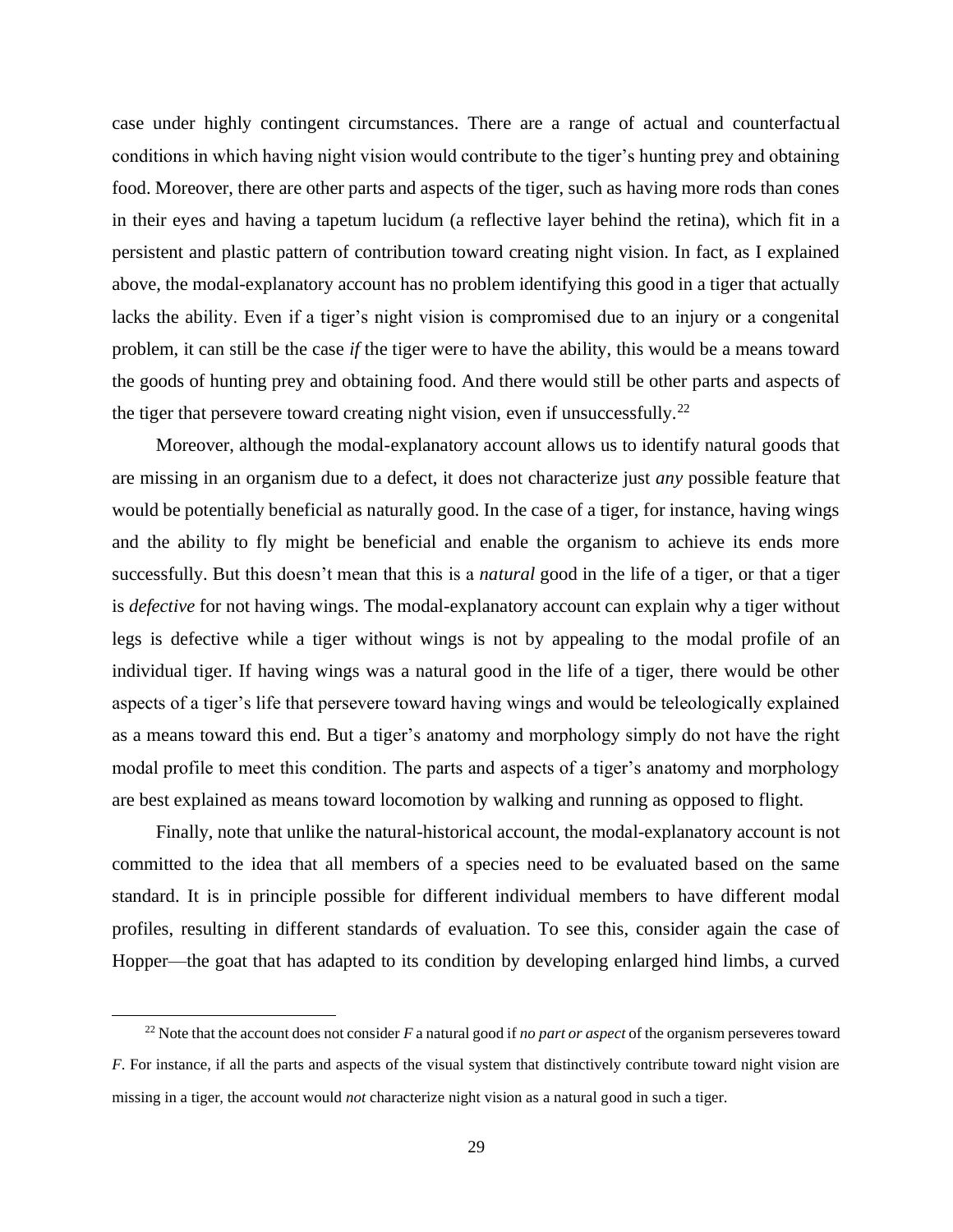spine, and an unusually large neck, enabling it to walk and run by using its hind legs alone. As a result of these adjustments, the modal profile of Hopper perseveres toward moving around by walking on two legs. It is not that the two legs make a one-off contribution to the goat's moving around under highly contingent circumstances. Rather, due to the goat's anatomy, having two legs fits into a system of locomotion that makes a persistent and plastic contribution toward moving with two legs. This is why, on the modal-explanatory account, having two legs can be characterized as a natural good in the life of Hopper, even though it might amount to a natural defect in the life of other goats. Note that on this account, having four legs is actually *not* a natural good in the life of Hopper, for the same reason that having wings or fins is not a natural good in its life. The modal profile of Hopper does not persevere toward having such characteristics and using them toward obtaining its goods. The goat's anatomy is simply not a means toward walking on four legs, just as it is not a means toward flying or swimming. It's rather a means toward walking and hopping on two legs, which is why for Hopper natural good consists in having two legs rather than four. We may contrast the case of Hopper with a more ordinary goat that has lost two legs in an injury or is born with two legs due to a congenital condition without having been able to adjust to having two legs during development. Such a goat does not have enlarged hind limbs or a curved spite, and so is not capable of hopping on two legs. Its modal profile actually perseveres toward having four legs, even though it only has two. Unlike Hopper, such a goat is defective in that it fails to have four legs, because what is naturally good in its life is having four legs rather than two.

Thus, the modal-explanatory account makes the same evaluations as the natural-historical account in cases where these evaluations are intuitively plausible. Yet it makes different evaluations in the case of individuals with uniquely adaptive adjustments where the naturalhistorical account issues the wrong assessment due to its commitment to anti-individualism. In other words, what we have here is a viable alternative to the natural-historical account that does not share its problematic, anti-individualistic implications.

#### **6 Concluding Remarks: Natural Goodness without Anti-Individualism**

I started this paper by highlighting the distinction between the general concept of natural goodness and the specific, natural-historical conception of this concept implicit in Foot and Thompson's account. I argued that the natural-historical account is anti-individualistic and issues implausible evaluations of individuals with uniquely adaptive adjustments. I then argued that the modal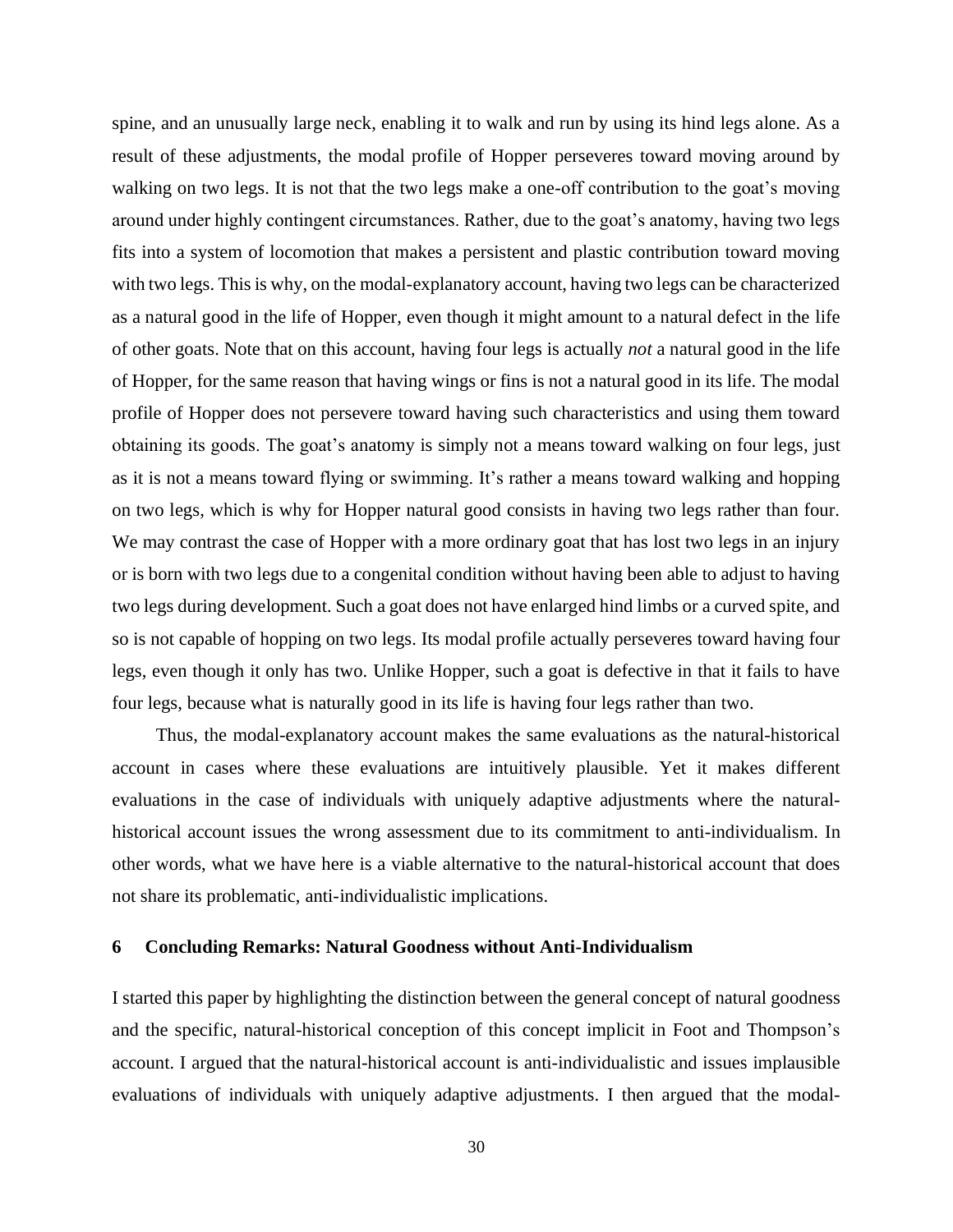explanatory account is a viable alternative to the natural-historical account that makes intuitively plausible evaluations even in the case of such individuals.

It's worth noting that the modal-explanatory account also issues a more intuitively plausible verdict in Swampman-style cases. As we saw earlier, the natural-historical account implies that upon discovering Swampman's ontogeny, we can exclude the possibility that it's a living thing and we can treat it as if it has no natural good or welfare. In contrast, the modal-explanatory account allows for the possibility that Swampman could be a living thing and subject to evaluations of natural goodness. Unlike the natural-historical account, this account has the resources to explain why in the case of Thompson's swamp double its molecular equivalents of human arms are really arms and not deformed wings. Since the creature is a molecule-by-molecule replica of a human, its modal profile is exactly like that of a human. So the explanation of its parts and aspects will be exactly the same: its molecular equivalents of human arms are arms rather than wings, because its anatomy and structure persevere toward using arms rather than wings.

Not only does the modal-explanatory account give an intuitive assessment of the cases discussed above, it also has desirable implications regarding our understanding of human form in particular. On one hand, the account allows for a pluralistic conception of human form, where different individual human beings can potentially have different forms that give rise to different standards of evaluation. On the other hand, the standard of evaluation for each individual is grounded in facts about the individual itself rather than facts about the species the individual happens to be born into. This pluralist and individualist conception of human form is desirable for many reasons, but a particularly salient one is that it enables us to present a more nuanced view of human disability.

One of the objections raised against Foot's version of neo-Aristotelian naturalism is that it labels the lack of any species-typical ability in human beings as a defect, while it's not clear at all that departure from a species-typical ability necessarily makes a disabled person defective (Woodcock, 2006, p. 451). Many philosophers defend a value-neutral view of disability, according to which the lack of a physical or mental ability that other people have is a *neutral* feature that that is not in itself bad. Barnes (2014; 2016), for instance, argues that having a disability is a *mere difference* from others. It is a difference that makes you a minority, but it does not necessarily make you worse off *because* of the difference. Defenders of the value-neutral view don't deny that having a disability—in the sense of lacking an ability possessed by 'normal' people—can involve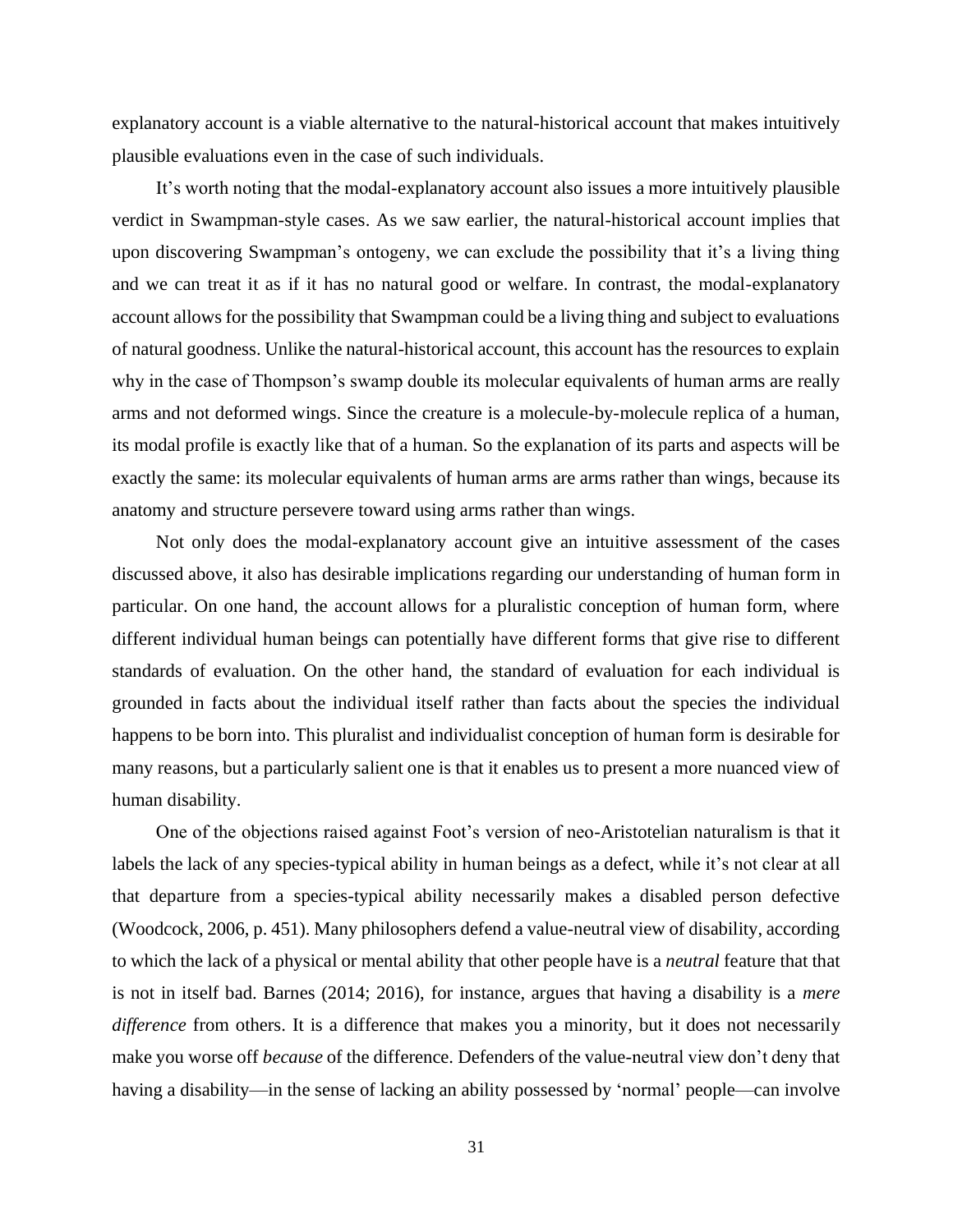the loss of some goods or that it can ultimately result in being worse off. But they argue that the relation between having the disability and being worse off is highly contingent and socially constructed. Moreover, they argue that precisely what makes you lose out on some goods can allow you to participate in other goods that are unique to disability. It might be true, for instance, that the ability to hear is a good that deaf people lack. But there are other goods, such as the unique experience of a signed language as first language, which deaf people enjoy instead.<sup>23</sup>

The natural-historical account makes it difficult to accommodate such a view of disability due to its commitment to the idea that the standards of goodness are necessarily shared across the members of a life-form. Consider a person with a disability such as deafness from birth, who is perfectly happy as a deaf person, embraces being deaf, and participates in the unique set of goods that come with this identity. On the natural-historical account, lacking the ability to hear amounts to a defect, because "humans have a sense of hearing" is, quite plausibly, a true natural-historical judgment. Yet, it's not obvious that the deaf person in our example should be viewed as naturally defective merely because "humans have a sense of hearing". In contrast to the natural-historical account, the modal-explanatory account can avoid systematically treating every case of deafness as a defect, because on this account the basis for evaluation is the modal profile of the individual person. And it's at least in principle possible for the physical and social aspects of the life of a deaf person to be arranged in such a way that deafness does not constitute a natural defect in their life. Of course, this is merely scratching the surface on the topic of disability and human form. I have neither offered a conclusive defense of the value-neutral view of disability, nor shown that the natural-historical account has no way of accommodating such a view. I have only presented a few rudimentary considerations to illustrate how the fact that the modal-explanatory account is consistent with individualism can work in its favor when it comes to offering an understanding of human form.

In summary, I have offered an alternative basis for evaluations of natural goodness that avoids at least one problematic aspect of Foot and Thompson's paradigmatic account. On my account, what determines evaluations of natural goodness are the patterns of counterfactual

<sup>23</sup> In fact, over the last few decades, disability rights activists have advocated an *affirmative* conception of disability (Swain & French, 2000), according to which disability is a positive social identity that can be actively embraced and celebrated.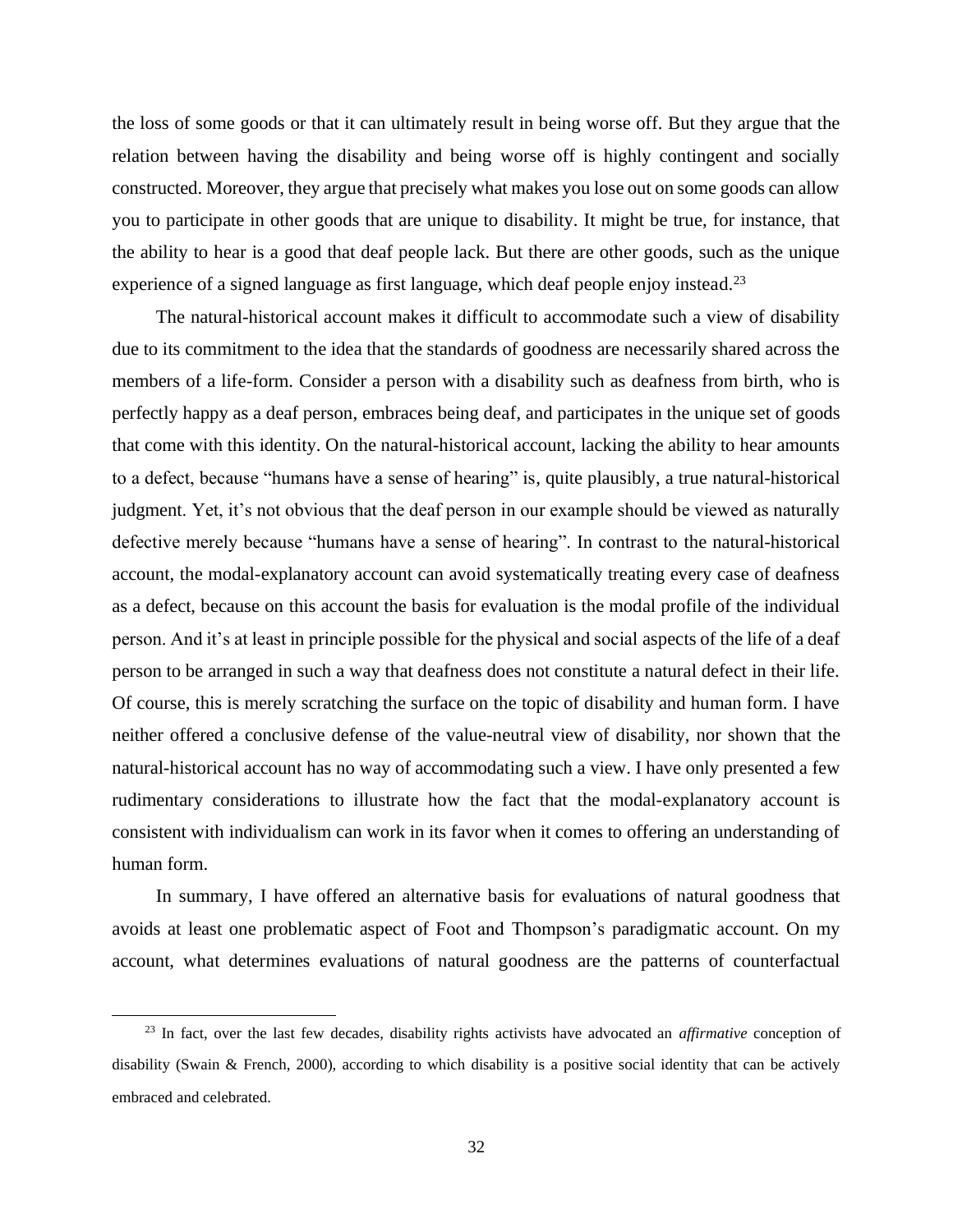dependence among the parts and aspects of an organism that underwrite teleological explanations of these parts and aspects. Instead of relying on generic judgments about a species, this account grounds the distinction between goodness and defect in an explanatorily significant type of modal profile that is instantiated in an individual organism. Thus, what I have offered is an account of natural goodness that is consistent with individualism and in line with the diversity and plasticity that is manifest everywhere in realm of living things.

**Acknowledgements:** I would like to thank Sergio Tenenbaum, Denis Walsh, Philip Clark, Tristram McPherson, Andrew Sepielli, John Hacker-Wright, and Brendan de Kenessey, as well as an anonymous referee at this journal, whose comments on earlier drafts significantly improved the quality of this paper. I am also grateful to the audiences at York University and University of Cincinnati's Departments of Philosophy for helpful discussion.

#### **References**

- Amundson, R. (2000). Against normal function. *Studies in History and Philosophy of Biological and Biomedical Sciences* 31(1), 33–53. doi.org/10.1016/S1369-8486(99)00033-3
- Andreou, C. (2006). Getting on in a varied world. *Social Theory and Practice*, *32*, 61–73. doi.org/10.5840/soctheorpract20063213
- Barnes, E. (2014). Valuing disability, causing disability. *Ethics*, *125*(1), 88-113. doi: 10.1086/677021

Barnes, E. (2016). *The minority body: a theory of disability*. Oxford University Press.

Bedau, M. (1992). Where's the good in teleology? *Philosophy and Phenomenological Research,* 52, 781–806. doi: 10.2307/2107911

- Bertanlanffy, L. (1969). *General systems theory.* New York: Braziller.
- Braithwaite, R. B. (1964). *Scientific explanation: a study of the function of theory, probability and law in science.* Cambridge University Press.

Fitzpatrick, W. J. (2000). *Teleology and the norms of nature*. Taylor & Francis.

Foot, P. (2001). *Natural goodness*. Oxford University Press.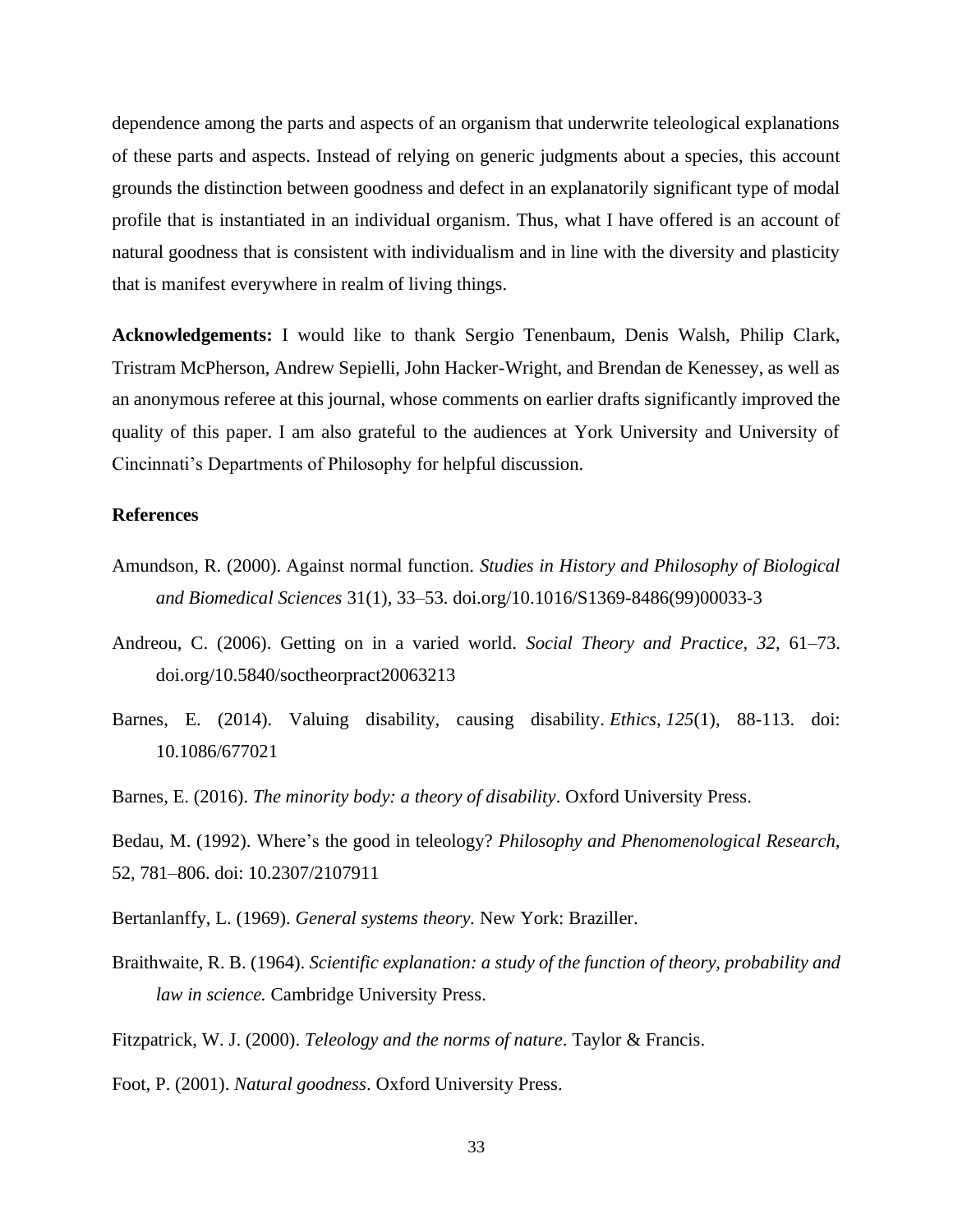- Godfrey-Smith, P. (1994). A modern history theory of functions. *Noûs*, 28, 344-62. doi.org/10.2307/2216063
- Hacker‐Wright, J. (2009). What is natural about Foot's ethical naturalism? *Ratio,* 22, 308-321. doi.org/10.1111/j.1467-9329.2009.00434.x
- Hursthouse, R. (1999). *On virtue ethics*. Oxford University Press.
- Lewens, T. (2010). Foot note. *Analysis,* 70, 468-473. doi.org/10.1093/analys/anq036
- Lewis, D. (1973). *Counterfactuals.* Harvard University Press.
- Lott, M. (2012a). Have elephant seals refuted Aristotle? Nature, function, and moral goodness. *Journal of Moral Philosophy*, 9, 353-375. doi.org/10.1163/174552412X625727
- Lott, M. (2012b). Moral virtue as knowledge of human form. *Social Theory and Practice*, *38*, 407– 431. doi.org/10.5840/soctheorpract201238323
- Maguire, B. (2017). The autonomy of ethics. In: T. McPherson, D. Plunkett (Ed.) *The Routledge Handbook of Metaethics* (pp. 431-442). Routledge.
- Millikan, R. G. (1989). In defense of proper functions. *Philosophy of Science*, 56(2), 288–302. doi.org/10.1086/289488
- Millgram, E. (2009). Life and action. *Analysis*, *69*, 557–564. doi.org/10.1093/analys/anp087
- Millum, J. (2006). Natural goodness and natural evil. *Ratio,* 19, 199-213. doi.org/10.1111/j.1467- 9329.2006.00320.x
- Moosavi, P. (2019). From biological functions to natural goodness. *Philosophers' Imprint*, 19 (51), 1-20.
- Nagel, E. (1961). *The structure of science: problems in the logic of scientific explanation.* Harcourt, Brace & World.
- Nagel, E. (1977). Teleology revisited. *Journal of Philosophy,* 84, 261-301. doi: 10.2307/2025807
- Neander, K. (1991). Functions as selected effects: the conceptual analyst's defense. *Philosophy of Science,* 58, 168–84. doi.org/10.1086/289610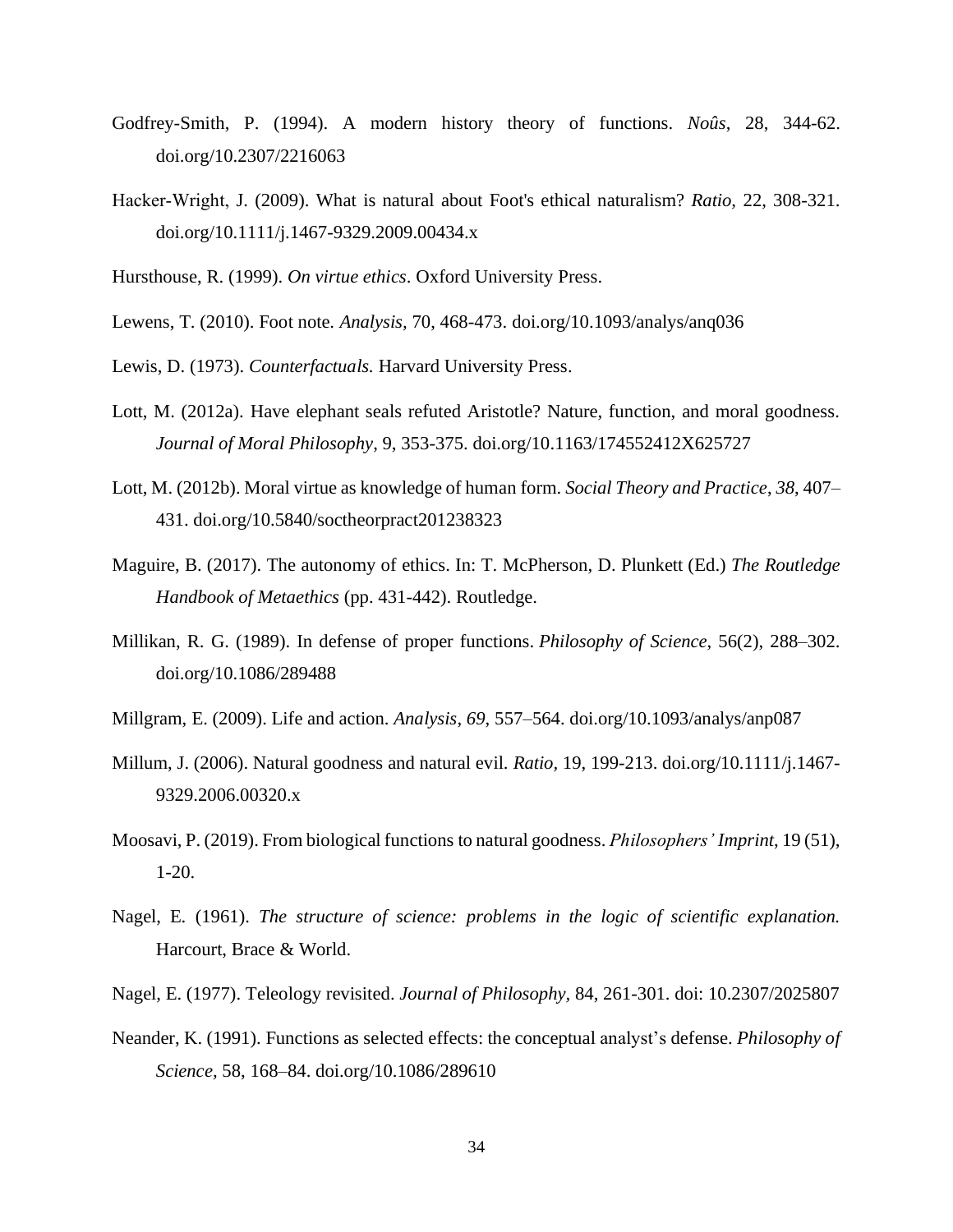- Odenbaugh, J. (2017). Nothing in ethics makes sense except in the light of evolution? Natural goodness, normativity, and naturalism. *Synthese*, 194, 1031-1055. doi.org/10.1007/s11229- 015-0675-7
- Rosenblueth, A., Wiener, N., & Bigelow, J. (1943). Behavior, purpose and teleology. *Philosophy of science*, *10*, 18-24. doi.org/10.1086/286788
- Sommerhoff, G. (1950). *Analytic biology.* Cambridge: Cambridge University Press.
- Swain, J., & French, S. (2000). Towards an affirmation model of disability. *Disability & society*, *15*(4), 569-582. doi.org/10.1080/09687590050058189
- Thompson, M. (1995). The representation of life. In: R. Husthouse, G. Lawrence, & W. Quinn (Eds.) *Virtue and Reasons* (pp. 247-296). Oxford: Clarendon Press.
- Thompson, M. (2004). Apprehending human form. In: A. O'Hear (Ed.), *Modern moral philosophy* (pp. 47-74) Cambridge: Cambridge University Press.
- Thompson, M. (2008). *Life and action: elementary structures of practice and practical thought*. Harvard University Press.
- Walsh, D. (2012). Mechanism and purpose: a case for natural teleology. *Studies in History and Philosophy of Biological and Biomedical Sciences*, 43, 173–181. doi.org/10.1016/j.shpsc.2011.05.016
- Walsh, D. (2013). Mechanism, emergence, and miscibility: the autonomy of evo-devo. In: P. Huneman (Ed.) *Functions: Selection and Mechanisms* (pp. 43-65). Dordrecht: Springer.
- Walsh, D. (2015) *Organisms, agency, and evolution*. Cambridge University Press.
- West-Eberhard, M. J. (2003). *Developmental plasticity and evolution*. New York: Oxford University Press.
- West-Eberhard, M. J. (2005). Developmental plasticity and the origin of species differences. *Proceedings of the National Academy of Sciences*, 102 (suppl. 1), 6543-6549. doi.org/10.1073/pnas.0501844102
- Woodcock, S. (2006). Philippa Foot's virtue ethics has an Achilles' heel. *Dialogue*, *45*, 445–468. doi.org/10.1017/s0012217300001013